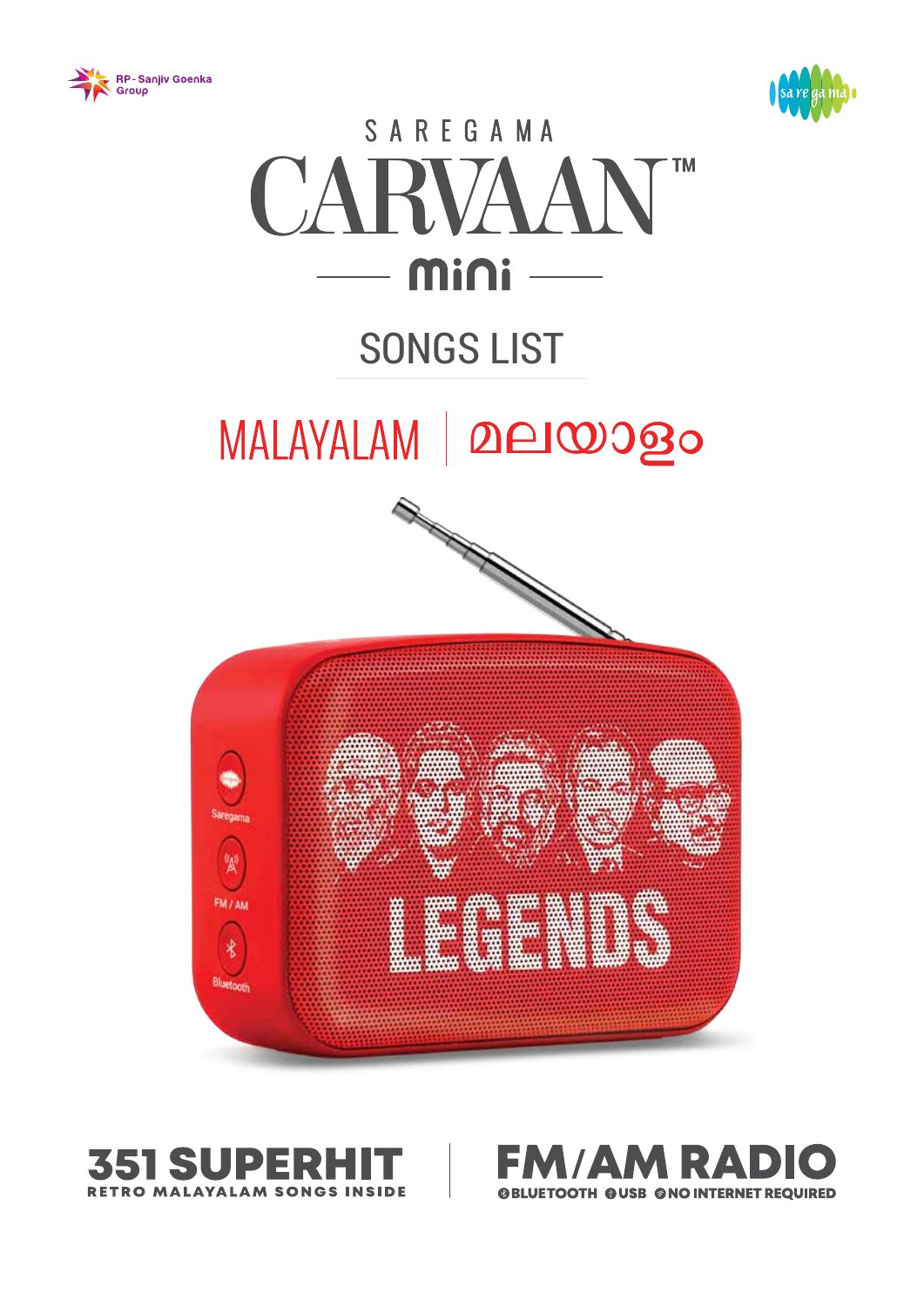- **01. Chandanathil** Album: Sasthram Jayichu Manushyan Thottu Artiste: P. Jayachandran Lyricist: Sreekumaran Thampi Music Director: V. Dakshinamoorthy
- **02. Ullasa Poothiri**

 Album: Meen Artiste: K.J. Yesudas Lyricist: Yusufali Kechery Music Director: G. Devarajan

## **03. Valittezhuthiya**

 Album: Onnanu Nammal Artistes: K.J. Yesudas, S. Janaki Lyricist: Bichu Thirumala Music Director: Ilaiyaraaja

## **04. Oru Pushpam Mathramen**

 Album: Pareeksha Artiste: K.J. Yesudas Lyricist: P. Bhaskaran Music Director: M.S. Baburaj

## **05. Kadalinakkare**

 Album: Chemmeen Artiste: K.J. Yesudas Lyricist: Vayalar Music Director: Salil Chowdhury

## **06. Aswati Nakshatrame**

 Album: Danger Biscuit Artiste: P. Jayachandran Lyricist: Sreekumaran Thampi Music Director: V. Dakshinamoorthy

## **07. Murukki Chuvannatho**

 Album: Eetta Artiste: K.J. Yesudas Lyricist: Yusufali Kechery Music Director: G. Devarajan

## **08. Oru Madurakinavin**

 Album: Kaanamarayathu Artiste: K.J. Yesudas Lyricist: Bichu Thirumala Music Director: Shyam

## **09. Pranasakhi**

 Album: Pareeksha Artiste: K.J. Yesudas Lyricist: P. Bhaskaran Music Director: M.S. Baburaj

## **10. Onnanam Kunninmel**

 Album: Air Hostess Artistes: K.J. Yesudas, Vani Jairam Lyricist: O.N.V. Kurup Music Director: Salil Chowdhury

## **11. Thaipooya Kavadiyattam**

 Album: Kannur Deluxe Artiste: K.J. Yesudas Lyricist: Sreekumaran Thampi Music Director: V. Dakshinamoorthy

## **12. Anupame Azhake**

 Album: Aranazhika Neram Artiste: K.J. Yesudas Lyricist: Vayalar Music Director: G. Devarajan

#### **13. Maane Madhura Karimbe** Album: Pinnilavu Artiste: K.J. Yesudas Lyricist: Yusufali Kechery Music Director: Ilaiyaraaja

**14. Innale Mayangumbol** Album: Anweshichu Kandethiyilla Artiste: K.J. Yesudas Lyricist: P. Bhaskaran Music Director: M.S. Baburaj

## **15. Maada Praave Vaa**

 Album: Madanolsavam Artistes: K.J. Yesudas, Chorus Lyricist: O.N.V. Kurup Music Director: Salil Chowdhury

## **16. Mullappoom Pallilo**

 Album: Arakkallan Mukkalkkallan Artistes: K.J. Yesudas, S. Janaki Lyricist: P. Bhaskaran Music Director: V. Dakshinamoorthy

## **17. Kuttanadan Punjayile**

 Album: Kaavalam Chundan Artiste: K.J. Yesudas Lyricist: Vayalar Music Director: G. Devarajan

## **18. Kasturi Manakkunnallo**

 Album: Picnic Artiste: K.J. Yesudas Lyricist: Sreekumaran Thampi Music Director: M.K. Arjunan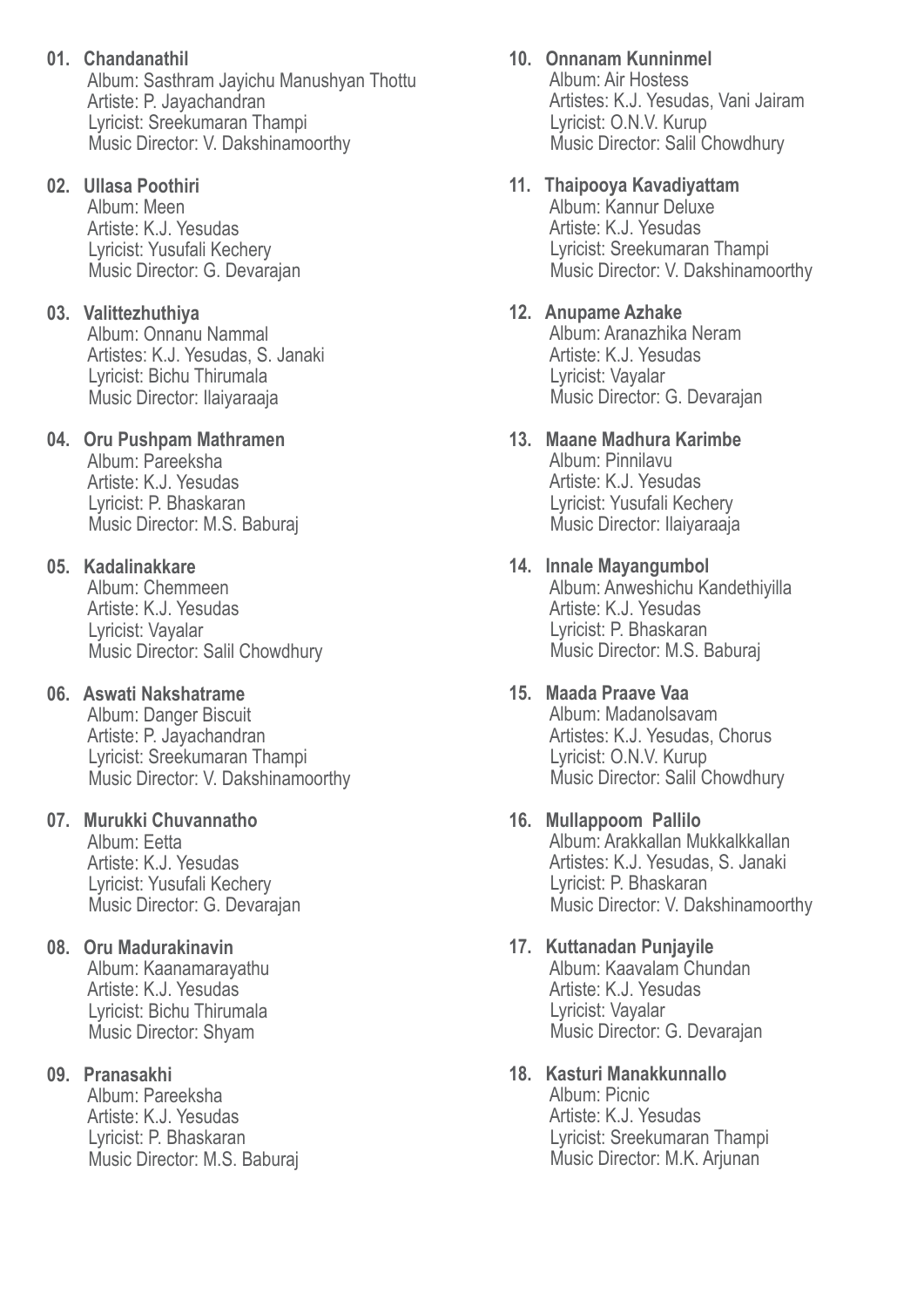- **19. Surumayezhuthiya Mizhikale** Album: Khadeeja Artiste: K.J. Yesudas Lyricist: Yusufali Kechery Music Director: M.S. Baburaj
- **20. Evide Kattinu sugandham** Album: Raagam Artistes: K.J. Yesudas, S. Janaki Lyricist: Vayalar Music Director: Salil Chowdhury
- **21. Vaikkathashtami Nalil** Album: Bharyamar Sookshikkuka Artistes: K.J. Yesudas, S. Janaki Lyricist: Sreekumaran Thampi Music Director: V. Dakshinamoorthy

### **22. Malini Nadhiyil**

 Album: Shakunthala Artistes: K.J. Yesudas, P. Susheela Lyricist: Vayalar Music Director: G. Devarajan

#### **23. Ee Neelima Than**

 Album: Aa Raathri Artistes: K.J. Yesudas, S. Janaki Lyricist: Poovachal Khader Music Director: Ilaiyaraaja

### **24. Thamasamenthe Varuvan**

 Album: Bhargavi Nilayam Artiste: K.J. Yesudas Lyricist: P. Bhaskaran Music Director: M.S. Baburaj

#### **25. Poovili Poovili**

 Album: Vishukkani Artiste: K.J. Yesudas Chorus Lyricist: Sreekumaran Thampi Music Director: Salil Chowdhury

### **26. Vrichika Poonilave**

 Album: Thacholi Marumakan Chandu Artiste: K.J. Yesudas Lyricist: P. Bhaskaran Music Director: V. Dakshinamoorthy

#### **27. Mallikabanan Thante**

 Album: Achani Artistes: P. Jayachandran, P. Madhuri Lyricist: P. Bhaskaran Music Director: G. Devarajan

# **28. Sindhoora Thilakavumai**

 Album: Kuyilene Thedi Artiste: K.J. Yesudas Lyricist: Chunakkara Ramankutty Music Director: Shyam

**29. Akale Akale Neelakasam** Album: Midumidukki Artistes: K.J. Yesudas, S. Janaki Lyricist: Sreekumaran Thampi Music Director: M.S. Baburaj

#### **30. Malarkodipole**

 Album: Vishukkani Artiste: S. Janaki Lyricist: Sreekumaran Thampi Music Director: Salil Chowdhury

### **31. Devi Sree Devi**

 Album: Kavyamela Artiste: K.J. Yesudas Lyricist: Vayalar Music Director: V. Dakshinamoorthy

#### **32. Pathinaalam Ravudichathu** Album: Maram Artiste: K.J. Yesudas Lyricist: Yusufali Kechery Music Director: G. Devarajan

### **33. Maranjirunnalum**

 Album: Sayoojyam Artiste: K.J. Yesudas Lyricist: Yusufali Kechery Music Director: K.J.Joy

#### **34. Adhyathe Kanmani** Album: Bhaagyajaathakam Artistes: K.J. Yesudas, P. Leela Lyricist: P. Bhaskaran

Music Director: M.S. Baburaj

## **35. Pennale**

 Album: Chemmeen Artistes: K.J. Yesudas, P. Leela Lyricist: Vayalar Music Director: Salil Chowdhury

#### **36. Pulayanar Maniyamma**

 Album: Prasaadam Artiste: K.J. Yesudas Lyricist: P. Bhaskaran Music Director: V. Dakshinamoorthy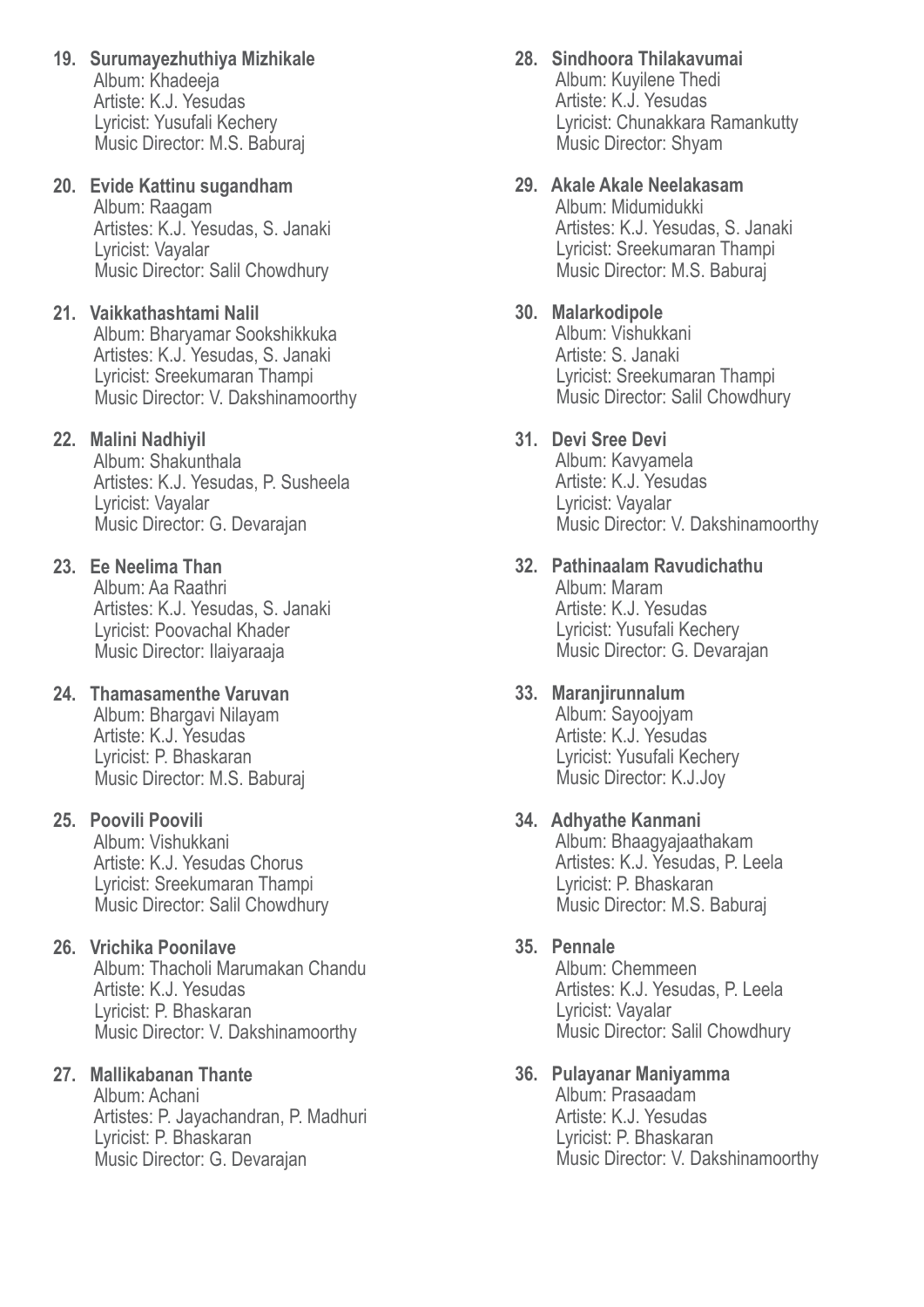## **37. Marghazhiyil**

 Album: Ponni Artiste: K.J. Yesudas Lyricist: P. Bhaskaran Music Director: G. Devarajan

## **38. Enkarali**l

 Album: Jeevante Jeevan Artistes: K.J. Yesudas, S. Janaki Lyricist: Poovachal Khader Music Director: Shyam

## **39. Ikkareyaanente**

 Album: Kaarthika Artistes: K.J. Yesudas, P. Susheela Lyricist: Yusufali Kechery Music Director: M.S. Baburaj

## **40. Mele Poomala**

 Album: Madanolsavam Artistes: K.J. Yesudas, Sabitha Chaudhary Lyricist: O.N.V. Kurup Music Director: Salil Chowdhury

## **41. Chandrikayilaliyunnu**

 Album: Bharyamar Sookshikkuka Artistes: K.J. Yesudas, P. Leela Lyricist: Sreekumaran Thampi Music Director: V. Dakshinamoorthy

## **42. Ramsanile Chandrikayo**

 Album: Alibhabayum 41 Kallanmarum Artiste: P. Jayachandran Lyricist: Vayalar Music Director: G. Devarajan

## **43. Kalkandam Chundil**

 Album: Onnanu Nammal Artistes: K.J. Yesudas, S. Janaki Lyricist: Bichu Thirumala Music Director: Ilaiyaraaja

## **44. Arabikadaloru**

 Album: Bhargavi Nilayam Artistes: K.J. Yesudas, P. Susheela Lyricist: P. Bhaskaran Music Director: M.S. Baburaj

## **45. Manakkale Thathe**

 Album: Rasaleela Artiste: K.J. Yesudas Lyricist: Vayalar Music Director: Salil Chowdhury

## **46. Kanaka Simhasanthil**

 Album: Arakkallan Mukkalkkallan Artistes: K.J. Yesudas, P. Jayachandran Lyricist: P. Bhaskaran Music Director: V. Dakshinamoorthy

## **47. Ayalathe Janalil**

 Album: Aa Nimisham Artiste: K.J. Yesudas Lyricist: Yusufali Kechery Music Director: G. Devarajan

## **48. Mazhakala Megam**

 Album: Premabhishekam Artistes: K.J. Yesudas, Vani Jairam Lyricist: Poovachal Khader Music Director: Gangai Amaran

## **49. Nadhikalil Sundari**

 Album: Anarkali Artistes: K.J. Yesudas, B. Vasantha Lyricist: Vayalar Music Director: M.S. Baburaj

## **50. Poomanam**

 Album: Etho Oru Swapnam Artiste: K.J. Yesudas Lyricist: Sreekumaran Thampi Music Director: Salil Chowdhury

## **51. Pakalswapnathin**

 Album: Ambalavilakku Artistes: K.J. Yesudas, Vani Jairam Lyricist: Sreekumaran Thampi Music Director: V. Dakshinamoorthy

## **52. Munkopakkari**

 Album: 5tre5654 Artiste: K.J. Yesudas Lyricist: Sreekumaran Thampi Music Director: G. Devarajan

## **53. Kannum Kannum**

 Album: Angaadi Artistes: K.J. Yesudas, S. Janaki Lyricist: Bichu Thirumala Music Director: Shyam

## **54. Kandam Bechoru Kottanu**

 Album: Kandam Becha Kottu Artistes: M.S. Baburaj, Mehboob Lyricist: P. Bhaskaran Music Director: M.S. Baburaj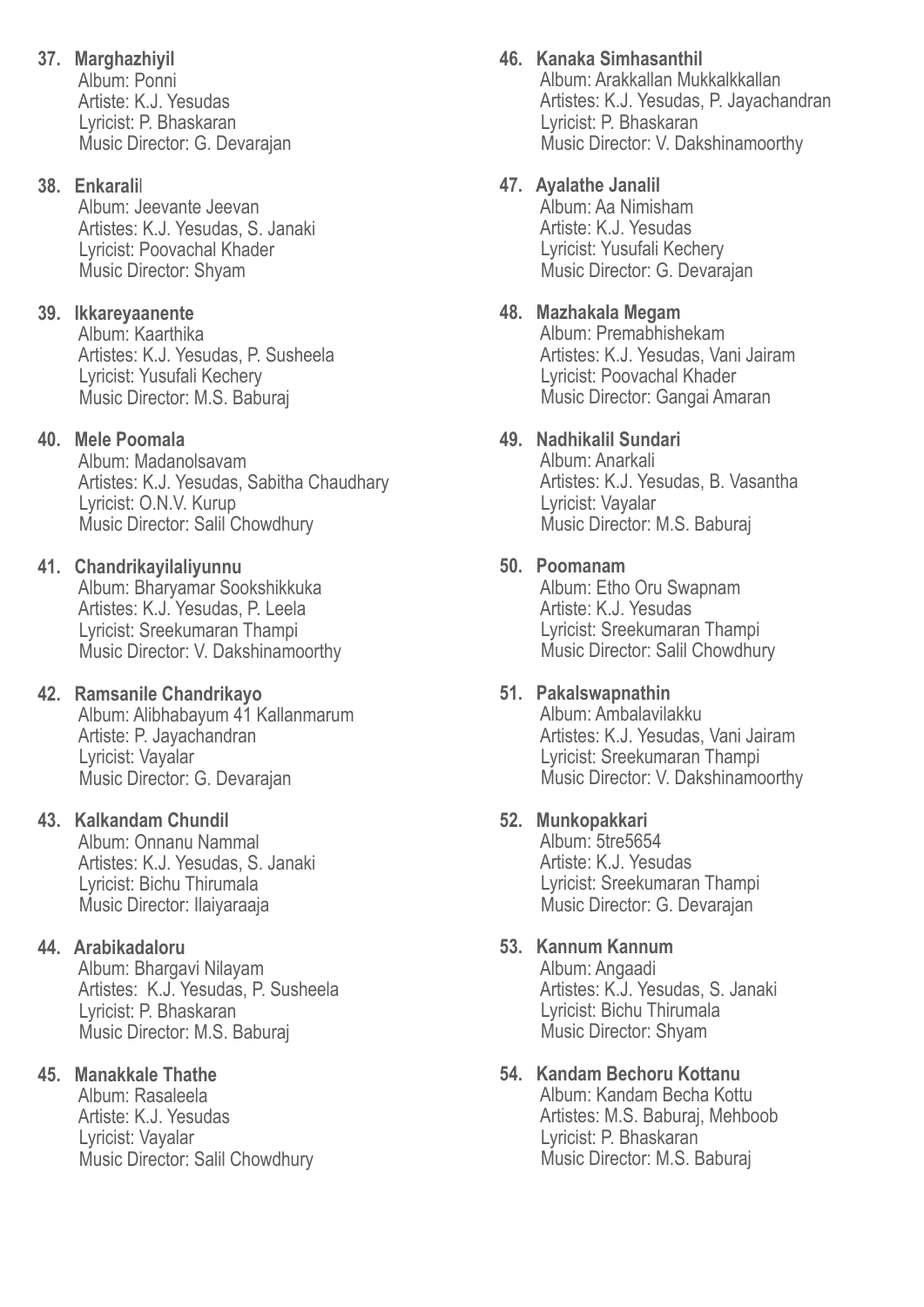**55. Malarkodipole**  Album: Vishukkani Artiste: K.J. Yesudas

 Lyricist: Sreekumaran Thampi Music Director: Salil Chowdhury

## **56. En Mandahasam**

 Album: Udayam Artiste: K.J. Yesudas Lyricist: Sreekumaran Thampi Music Director: V. Dakshinamoorthy

## **57. Vembanattu**

 Album: Randu Lokam Artistes: K.J. Yesudas, Chorus Lyricist: Yusufali Kechery Music Director: G. Devarajan

## **58. Nee Madhu Pagroo**

 Album: Moodal Manju Artiste: K.J. Yesudas Lyricist: P. Bhaskaran Music Director: Usha Khanna

## **59. Chandrabimbham**

 Album: Pulliman - 1972 Artiste: K.J. Yesudas Lyricist: Sreekumaran Thampi Music Director: M.S. Baburaj

## **60. Nisha Surabhikal**

 Album: Rasaleela Artiste: P. Jayachandran Lyricist: Vayalar Music Director: Salil Chowdhury

## **61. Ponveyil**

 Album: Nrithasaala Artiste: K.J. Yesudas Lyricist: Sreekumaran Thampi Music Director: V. Dakshinamoorthy

## **62. Padam Padam**

 Album: Aromalunni Artistes: K.J. Yesudas, P. Jayachandran Lyricist: Vayalar Music Director: G. Devarajan

## **63. Poovinullil Poo Viriyum**

 Album: Thaaraattu Artiste: K.J. Yesudas Lyricist: Madhu Alappuzha Music Director: Raveendran

# **64. Oru Kotta Ponnudallo**

 Album: Kuttikuppayam Artistes: L.R. Eswari, Chorus Lyricist: P. Bhaskaran Music Director: M.S. Baburaj

## **65. Kurumozhi Mulla Poove**

 Album: Ee Gaanam Marakkumo Artistes: K.J. Yesudas, Vani Jairam Lyricist: O.N.V. Kurup Music Director: Salil Chowdhury

## **66. Swapnagal**

 Album: Kavyamela Artistes: K.J. Yesudas, P. Leela Lyricist: Vayalar Music Director: V. Dakshinamoorthy

## **67. Swapnalekhe**

 Album: Angathattu Artistes: P. Jayachandran, P. Madhuri Lyricist: Vayalar Music Director: G. Devarajan

## **68. Chithira Thoniyil**

 Album: Kayalum Kayarum Artiste: K.J. Yesudas Lyricist: Poovachal Khader Music Director: K.V. Mahadevan

## **69. Mamalakalkkapurathu**

 Album: Ninamanija Kalpadukal Artiste: P.B. Sreenivas Lyricist: P. Bhaskaran Music Director: M.S. Baburaj

## **70. Kalyana Prayathil**

 Album: Nellu Artiste: P. Susheela Lyricist: Vayalar Music Director: Salil Chowdhury

# **71. Pattupadi Urakkam Njan**

 Album: Seetha Artiste: P. Susheela Lyricist: Abhayadev Music Director: V. Dakshinamoorthy

## **72. Thazhampoo**

 Album: Adimakal Artiste: A.M. Rajah Lyricist: Vayalar Music Director: G. Devarajan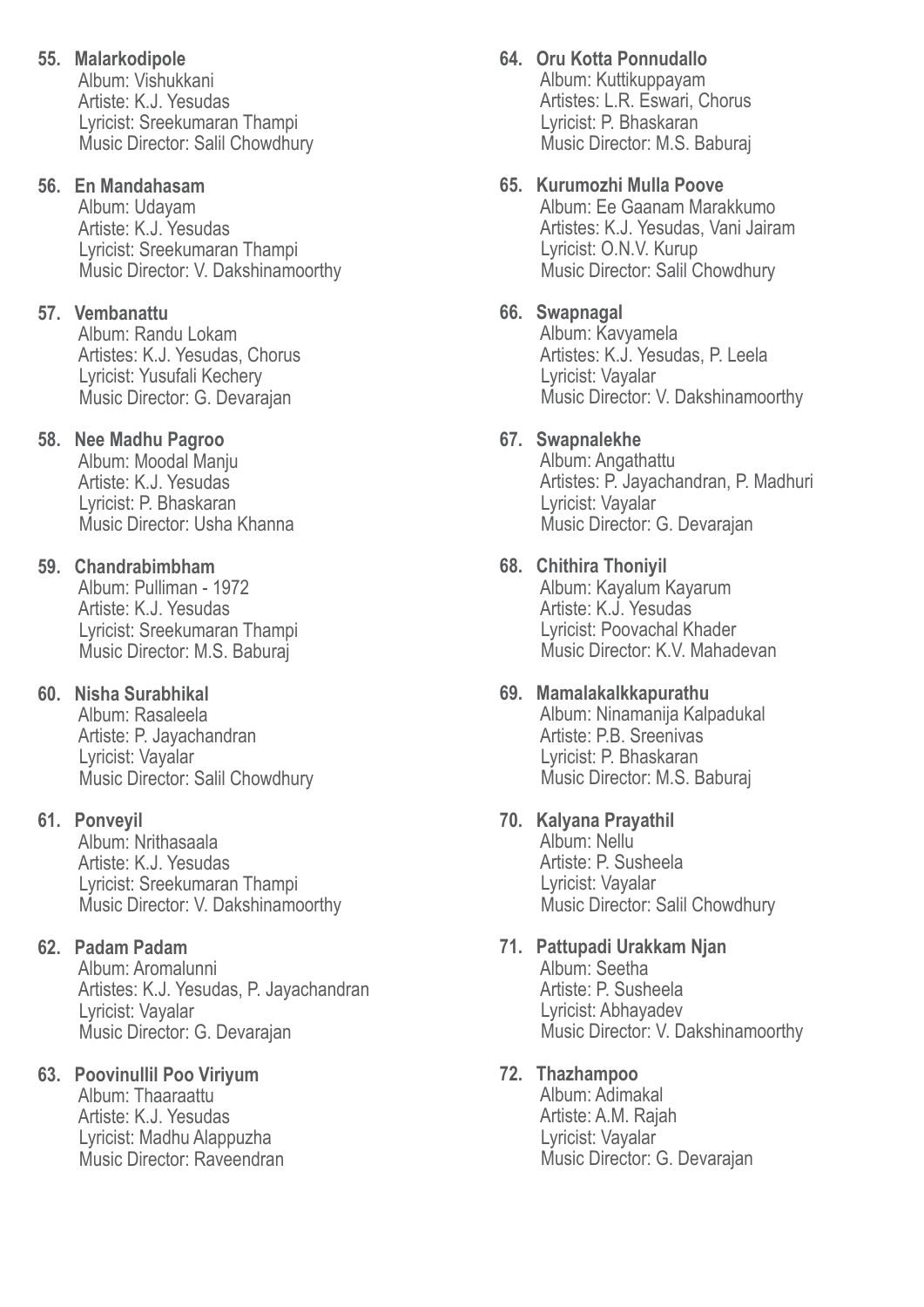**73. Pavada Benam** Album: Angaadi Artiste: K.J. Yesudas Lyricist: Bichu Thirumala Music Director: Shyam

## **74. Ezhuthiyatharanu**

 Album: Udyogastha Artistes: K.J. Yesudas, S. Janaki Lyricist: Yusufali Kechery Music Director: M.S. Baburaj

## **75. Kadali Kankadali**

 Album: Nellu Artiste: Lata Mangeshkar Lyricist: Vayalar Music Director: Salil Chowdhury

### **76. Kakkathamburati**

 Album: Ina Pravukal Artiste: K.J. Yesudas Lyricist: Vayalar Music Director: V. Dakshinamoorthy

#### **77. Manjilayil Mungi Thurthi** Album: Kalithozhan Artiste: P. Jayachandran Lyricist: P. Bhaskaran

Music Director: G. Devarajan

## **78. Kaattu Taarattum**

 Album: Ahimsa Artistes: K.J. Yesudas, S. Janaki Lyricist: Bichu Thirumala Music Director: A.T. Ummer

#### **79. Indhulekha Than**

 Album: Anaadha Artiste: K.J. Yesudas Lyricist: P. Bhaskaran Music Director: M.S. Baburaj

### **80. Oh Ayllyam Padathe Penne**

 Album: Rasaleela Artistes: K.J. Yesudas, Vani Jairam, Chorus Lyricist: Vayalar Music Director: Salil Chowdhury

#### **81. Paadunnu Puzha**

 Album: Padunna Puzha Artiste: P. Leela Lyricist: Sreekumaran Thampi Music Director: V. Dakshinamoorthy

## **82. Sanyasini Nin**

 Album: Rajahamsam Artiste: K.J. Yesudas Lyricist: Vayalar Music Director: G. Devarajan

#### **83. Devatharu Poothu**

 Album: Engane Nee Marakkum Artiste: K.J. Yesudas Lyricist: Chunakkara Ramankutty Music Director: Shyam

#### **84. Karuthapenne Ninte**

 Album: Collector Malathi Artistes: K.J. Yesudas, P. Susheela Lyricist: Vayalar Music Director: M.S. Baburaj

#### **85. Ee Malarkanyakal**

 Album: Madanolsavam Artistes: S. Janaki, Chorus Lyricist: O.N.V. Kurup Music Director: Salil Chowdhury

### **86. Harsha Bashpam**

 Album: Muthassi Artiste: P. Jayachandran Lyricist: P. Bhaskaran Music Director: V. Dakshinamoorthy

## **87. Ente Swapnathin**

 Album: Achani Artiste: K.J. Yesudas Lyricist: P. Bhaskaran Music Director: G. Devarajan

#### **88. Kasthoori Maan Mizhi**

 Album: Manushya Mrigam Artiste: K.J. Yesudas Lyricist: Pappanamkodu Lakshmanan Music Director: K.J.Joy

### **89. Kannuthurakatha - 1967** Album: Agniputhri Artiste: P. Susheela Lyricist: Vayalar

Music Director: M.S. Baburaj

#### **90. Onapove Omalpoove**

 Album: Ee Gaanam Marakkumo Artiste: K.J. Yesudas Lyricist: O.N.V. Kurup Music Director: Salil Chowdhury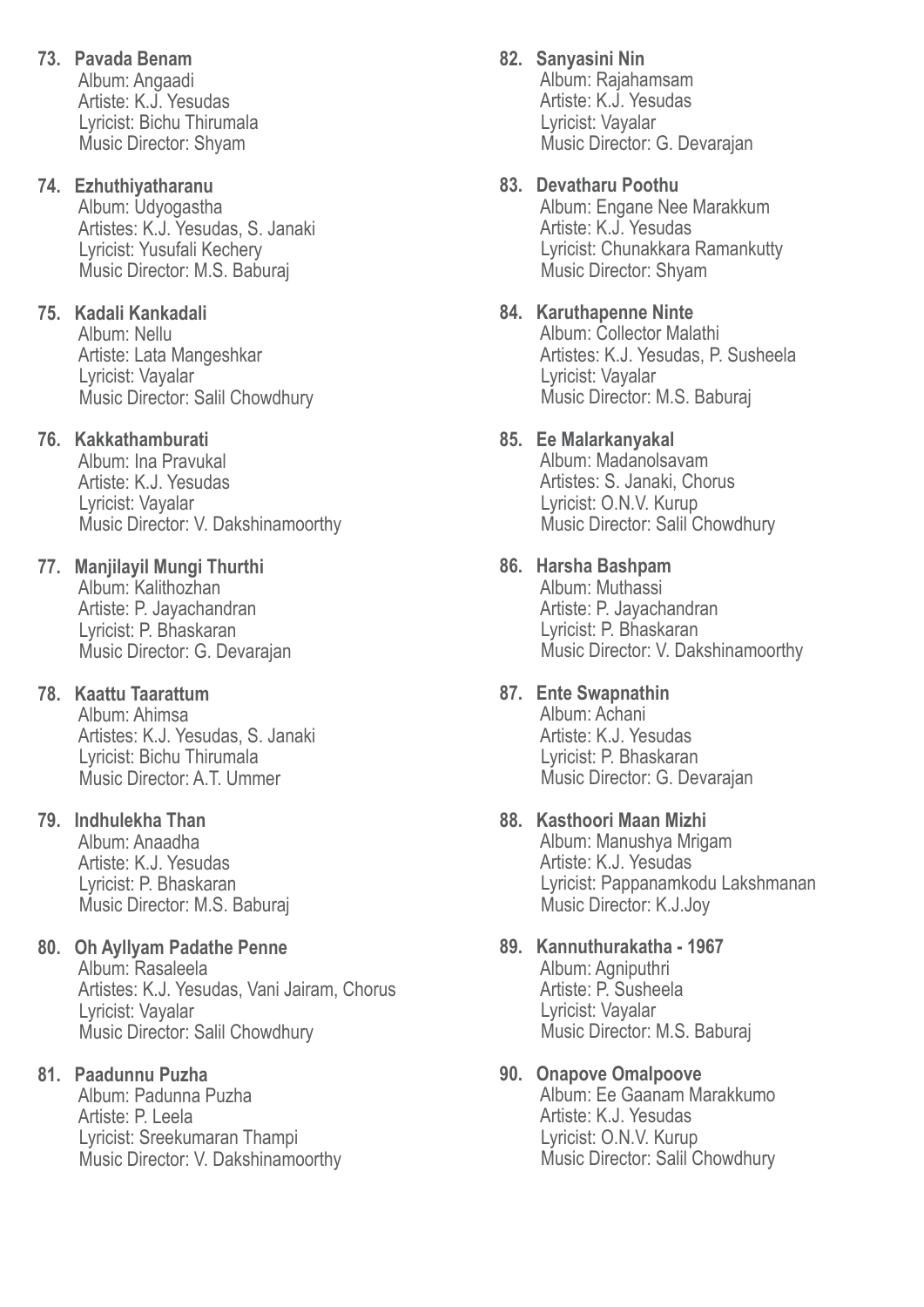**91. Hrudaya Sarassile** Album: Padunna Puzha Artiste: K.J. Yesudas Lyricist: Sreekumaran Thampi Music Director: V. Dakshinamoorthy

### **92. Manikya Veenayumayen**

 Album: Kaattupookkal Artiste: K.J. Yesudas Lyricist: O.N.V. Kurup Music Director: G. Devarajan

## **93. Naanamavunnu**

 Album: Aattakalasam Artistes: K.J. Yesudas, Vani Jairam Lyricist: Poovachal Khader Music Director: Raveendran

### **94. Kanmaniye**

 Album: Kaarthika Artiste: S. Janaki Lyricist: Yusufali Kechery Music Director: M.S. Baburaj

### **95. Sandhye**

 Album: Madanolsavam Artiste: S. Janaki Lyricist: O.N.V. Kurup Music Director: Salil Chowdhury

## **96. Kattile Pazhamulam**

 Album: Vilakku Vangiya Veena Artiste: K.J. Yesudas Lyricist: Sreekumaran Thampi Music Director: V. Dakshinamoorthy

## **97. Elanji Poomanam**

 Album: Ayalkkaari Artiste: K.J. Yesudas Lyricist: Sreekumaran Thampi Music Director: G. Devarajan

## **98. Hemantha Geetham**

 Album: Thaalam Thettiya Thaaraattu Artistes: K.J. Yesudas, S. Janaki Lyricist: R.K.Damodran Music Director: Raveendran

#### **99. Anuraga Nadakathil**

 Album: Ninamanija Kalpadukal Artiste: K.P. Udayabhanu Lyricist: P. Bhaskaran Music Director: M.S. Baburaj

### **100. Maanasa Maine Varu**

 Album: Chemmeen Artiste: Manna Dey Lyricist: Vayalar Music Director: Salil Chowdhury

### **101. Sandyakendinu**

 Album: Maya Artiste: P. Jayachandran Lyricist: Sreekumaran Thampi Music Director: V. Dakshinamoorthy

#### **102. Ishtapraneswari**

 Album: Chukku Artiste: P. Jayachandran Lyricist: Vayalar Music Director: G. Devarajan

#### **103. Mizhiyoram**

 Album: Manjil Virinja Pookkal Artiste: K.J. Yesudas Lyricist: Bichu Thirumala Music Director: Jerry Amaldev

### **104. Oru Kochu Swapnanthil**

 Album: Tharavattamma Artiste: S. Janaki Lyricist: P. Bhaskaran Music Director: M.S. Baburaj

#### **105. Sagarame Santhamaka Nee**

 Album: Madanolsavam Artiste: K.J. Yesudas Lyricist: O.N.V. Kurup Music Director: Salil Chowdhury

## **106. Aalaapanam**

 Album: Gaanam Artistes: K.J. Yesudas, S. Janaki Lyricist: Sreekumaran Thampi Music Director: V. Dakshinamoorthy

### **107. Kayamboo kannil**

 Album: Nadhi Artiste: K.J. Yesudas Lyricist: Vayalar Music Director: G. Devarajan

#### **108. Rathilayam**

 Album: Asthamayam Artistes: K.J. Yesudas, S. Janaki Lyricist: Sathyan Anthikad Music Director: Shyam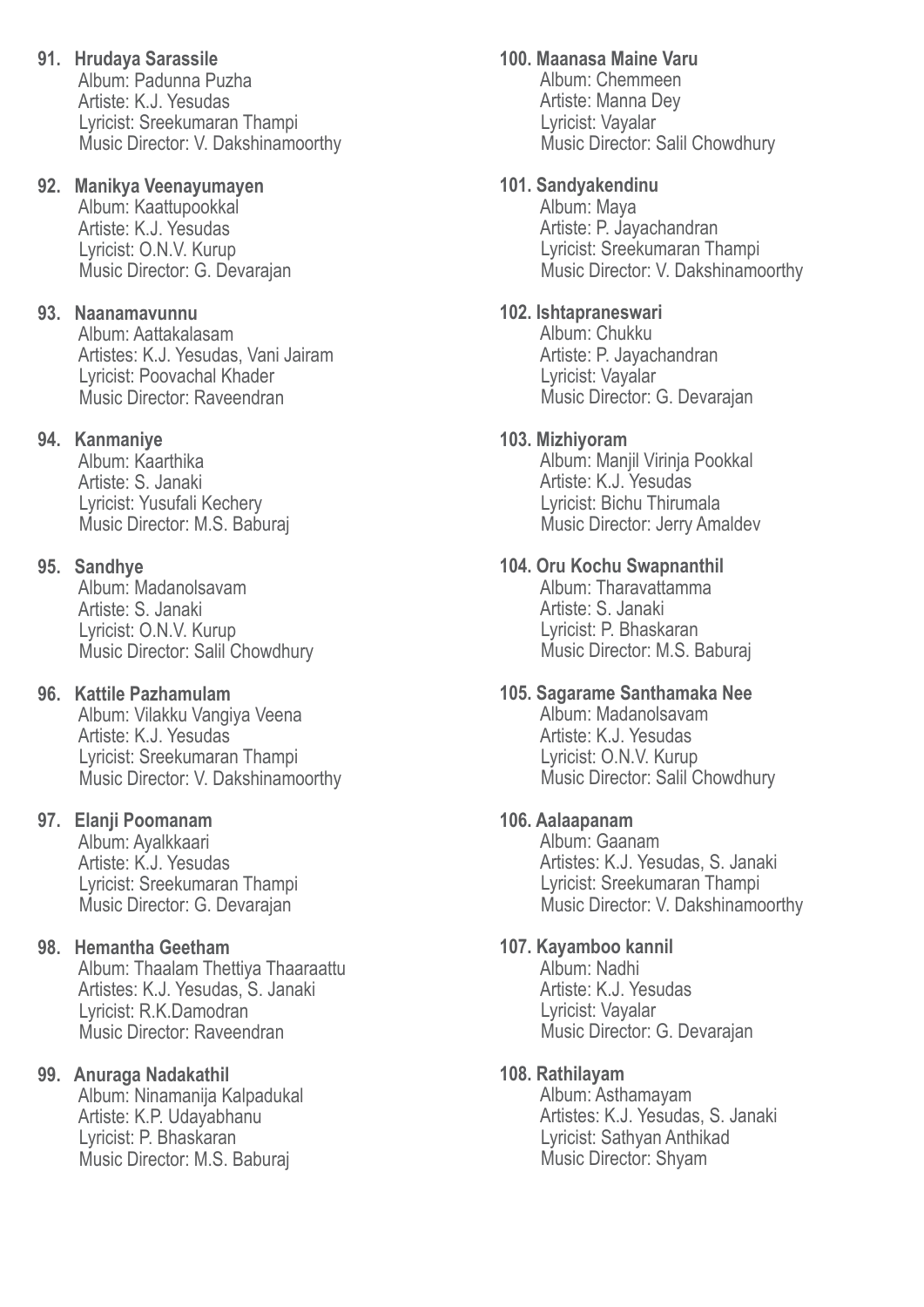## **109. Vennilaavi Enthariyaan**

 Album: Laksha Prabhu Artiste: S. Janaki Lyricist: P. Bhaskaran Music Director: M.S. Baburaj

### **110. Neela Ponmane**

 Album: Nellu Artistes: K.J. Yesudas, P. Madhuri Lyricist: Vayalar Music Director: Salil Chowdhury

## **111. Innale Nee Oru**

 Album: Sthree Artiste: K.J. Yesudas Lyricist: P. Bhaskaran Music Director: V. Dakshinamoorthy

## **112. Aayiram Pathasarangal**

 Album: Nadhi Artiste: K.J. Yesudas Lyricist: Vayalar Music Director: G. Devarajan

## **113. Ottakambi Nadham**

 Album: Thenum Vayambum Artiste: K.J. Yesudas Lyricist: Bichu Thirumala Music Director: Raveendran

## **114. Thane Thirinjum**

 Album: Ambalapravu Artiste: S. Janaki Lyricist: P. Bhaskaran Music Director: M.S. Baburaj

## **115. Parannupoy**

 Album: Chuvanna Chirakulal Artiste: K.J. Yesudas Lyricist: O.N.V. Kurup Music Director: Salil Chowdhury

## **116. Manohari Nin**

 Album: Lottery Ticket Artiste: K.J. Yesudas Lyricist: Sreekumaran Thampi Music Director: V. Dakshinamoorthy

## **117. Elavannoor Madathele**

 Album: Kadathanattu Makkam Artiste: K.J. Yesudas Lyricist: P. Bhaskaran Music Director: G. Devarajan

## **118. Vezhambal Kezhum**

 Album: Olangal Artistes: K.J. Yesudas, S. Janaki Lyricist: O.N.V. Kurup Music Director: Ilaiyaraaja

## **119. Sooryakanthi**

 Album: Kaattuthulasi Artiste: S. Janaki Lyricist: Vayalar Music Director: M. S. Baburaj

## **120. Keli Nalinam**

 Album: Thulavarsham Artiste: K.J. Yesudas Lyricist: Vayalar Music Director: Salil Chowdhury

## **121. Mayamayanude Leela**

 Album: Chilamboli Artiste: Kamukara Purushothaman Lyricist: Abhayadev Music Director: V. Dakshinamoorthy

## **122. Keralam Keralam**

 Album: Minimol Artiste: K.J. Yesudas Lyricist: Sreekumaran Thampi Music Director: G. Devarajan

## **123. Alliyambal**

 Album: Rosi Artiste: K.J. Yesudas Lyricist: P. Bhaskaran Music Director: K.V. Job

## **124. Aanandha Samrajyathil**

 Album: Kandam Becha Kottu Artiste: P. Leela Lyricist: P. Bhaskaran Music Director: M.S. Baburaj

## **125. Oru Mukham Matram**

 Album: Etho Oru Swapnam Artiste: K.J. Yesudas Lyricist: Sreekumaran Thampi Music Director: Salil Chowdhury

## **126. Utharaswayamvaram**

 Album: Danger Biscuit Artiste: K.J. Yesudas Lyricist: Sreekumaran Thampi Music Director: V. Dakshinamoorthy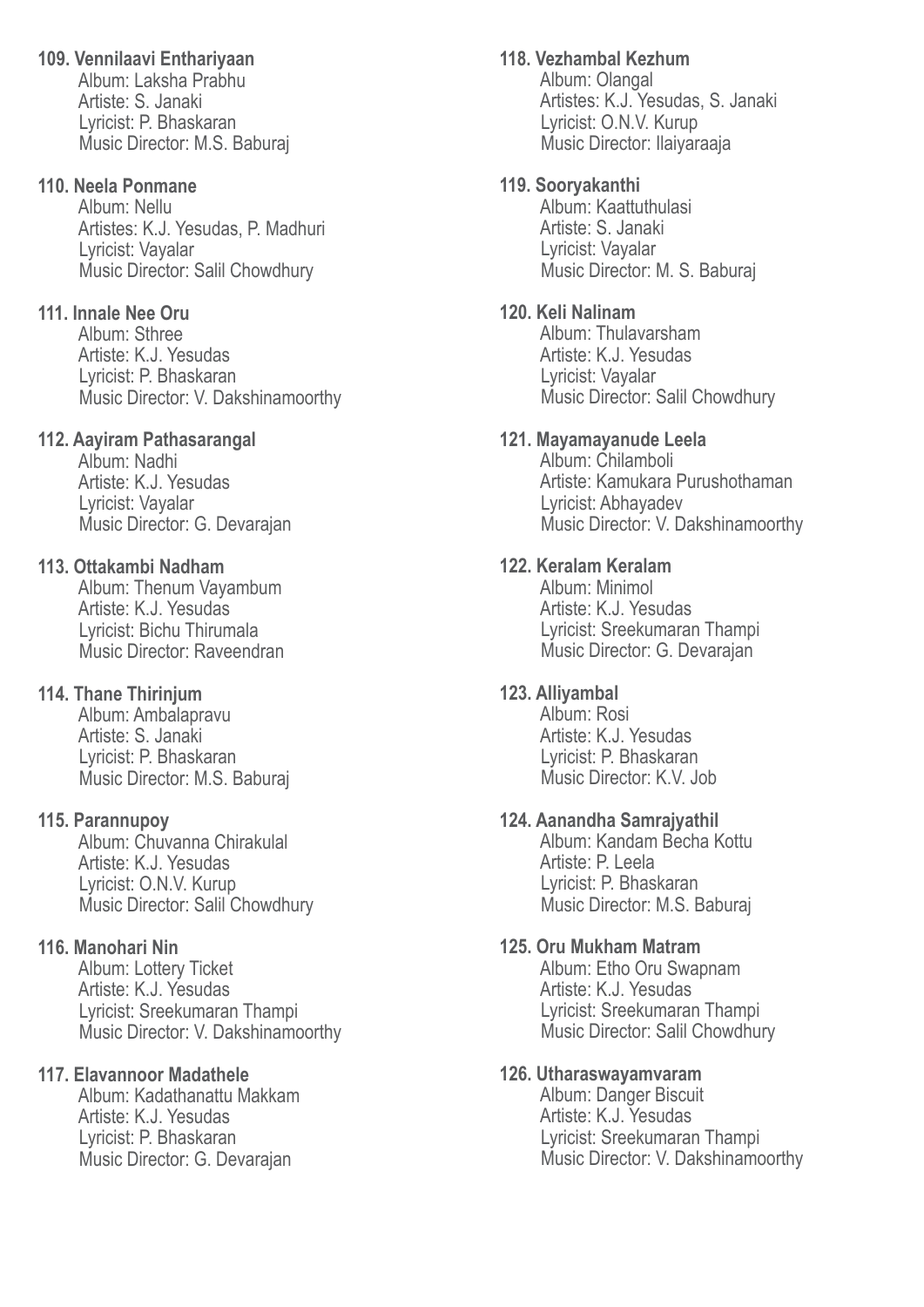## **127. Omalale Kandu Njan**

 Album: Sindooracheppu Artiste: K.J. Yesudas Lyricist: Yusufali Kechery Music Director: G. Devarajan

#### **128. Thoo Manjin Thulli**

 Album: Appunni Artistes: K.J. Yesudas, Chorus Lyricist: Bichu Thirumala Music Director: Kannur Rajan

#### **129. Palanu Thenanu**

 Album: Umma Artiste: A.M. Rajah Lyricist: P. Bhaskaran Music Director: M.S. Baburaj

#### **130. Shyama Meghame**

 Album: Samayamaayilla Polum Artiste: K.J. Yesudas Lyricist: O.N.V. Kurup Music Director: Salil Chowdhury

#### **131. Kavya Pusthakamallo**

 Album: Aswathy Artiste: P. Jayachandran Lyricist: P. Bhaskaran Music Director: V. Dakshinamoorthy

#### **132. Karutha Penne**

 Album: Anna Artiste: K.J. Yesudas Lyricist: Vayalar Music Director: G. Devarajan

#### **133. Ragangale Mohangale**

 Album: Thaaraattu Artistes: K.J. Yesudas, S. Janaki Lyricist: Bharanikkavu Sivakumar Music Director: Raveendran

#### **134. Anuragagaanam**

 Album: Udyogastha Artiste: P. Jayachandran Lyricist: Yusufali Kechery Music Director: M.S. Baburaj

#### **135. Kalakalam**

 Album: Ee Gaanam Marakkumo Artiste: K.J. Yesudas Lyricist: O.N.V. Kurup Music Director: Salil Chowdhury

#### **136. Kannum Pooti Uranguka**

 Album: Snehaseema Artistes: A.M. Rajah, P. Leela Lyricist: Abhayadev Music Director: V. Dakshinamoorthy

#### **137. Periyare Periyare**

 Album: Bharya Artistes: A.M. Rajah, P. Susheela Lyricist: Vayalar Music Director: G. Devarajan

#### **138. Ezhilam Pala Poothu**

 Album: Kaadu Artistes: K.J. Yesudas, P. Susheela Lyricist: Sreekumaran Thampi Music Director: Vedpal Sarma

#### **139. Paathiravayilla**

 Album: Manaswini Artistes: K.J. Yesudas, S. Janaki Lyricist: P. Bhaskaran Music Director: M.S. Baburaj

#### **140. Nee Mayum Nilavo**

 Album: Madanolsavam Artiste: K.J. Yesudas Lyricist: O.N.V. Kurup Music Director: Salil Chowdhury

#### **141. Karunacheyuvan**

 Album: Gaanam Artiste: Vani Jairam Lyricist: Irayimman Thampi Music Director: V. Dakshinamoorthy

#### **142. Mangalam Nerunnu**

 Album: Hridayam Oru Kshethram Artiste: K.J. Yesudas Lyricist: Sreekumaran Thampi Music Director: G. Devarajan

#### **143. Ezhu Swarangalum**

 Album: Chiriyo Chiri Artiste: K.J. Yesudas Lyricist: Bichu Thirumala Music Director: Raveendran

#### **144. Chirikkumol**

 Album: Kadal Artiste: S. Janaki Lyricist: Sreekumaran Thampi Music Director: M.S. Baburaj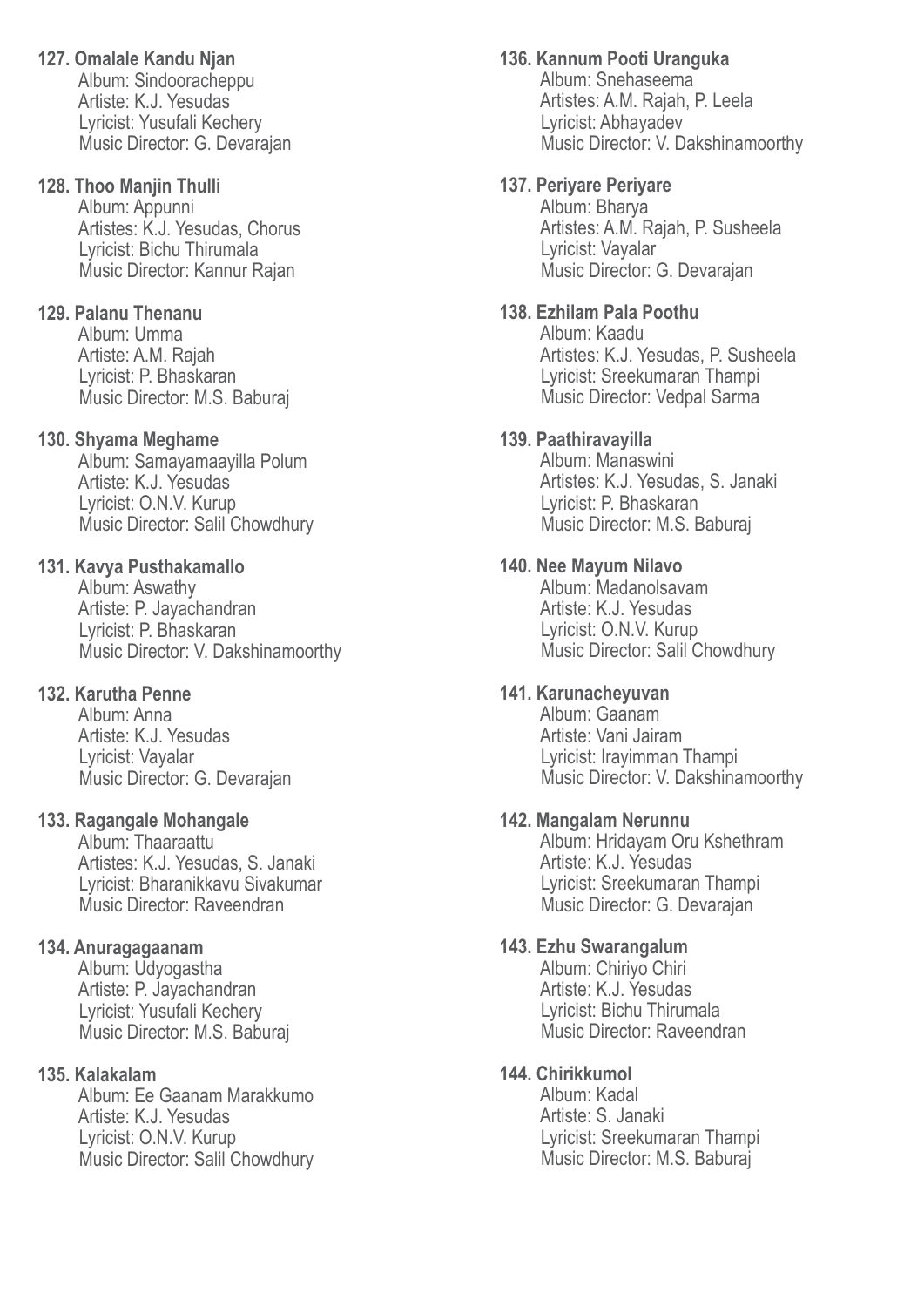## **145. Neeyum Vidhavayo Nilave**

 Album: Rasaleela Artiste: P. Susheela Lyricist: Vayalar Music Director: Salil Chowdhury

## **146. Ente Kaiyil Poothiri**

 Album: Sammanam Artiste: Vani Jairam Lyricist: Vayalar Music Director: V. Dakshinamoorthy

## **147. Julie I Love You**

 Album: Chattakkari Artistes: K.J. Yesudas, P. Madhuri Lyricist: Vayalar Music Director: G. Devarajan

## **148. Neela Jalasayathil**

 Album: Angeekaaram Artiste: K.J. Yesudas Lyricist: Bichu Thirumala Music Director: A.T. Ummer

## **149. Velukkumbol Kulikkuvan**

 Album: Kuttikuppayam Artiste: A.P. Komala Lyricist: P. Bhaskaran Music Director: M.S. Baburaj

## **150. Nee Varu Kavya Devathe**

 Album: Swapnam Artiste: K.J. Yesudas Lyricist: O.N.V. Kurup Music Director: Salil Chowdhury

## **151. Eniyurangoo Eniyurangoo…**

 Album: Vilakku Vangiya Veena Artiste: S. Janaki Lyricist: P. Bhaskaran Music Director: V. Dakshinamoorthy

## **152. Sanku Pushpam Kannezhuthumpol**

 Album: Shakunthala Artiste: K.J. Yesudas Lyricist: Vayalar Music Director: G. Devarajan

## **153. Devi Nin Chiriyil**

 Album: Raajaparampara Artiste: K.J. Yesudas Lyricist: Appan Thachettu Music Director: A.T. Ummer

## **154. Chandana Pallakkil Veedu Kanan**

 Album: Palattukoman Artistes: A.M. Rajah, P. Susheela Lyricist: Vayalar Music Director: M.S. Baburaj

## **155. Mazhavilkodi Kavadi Azhagu Vidarthiya**

 Album: Swapnam Artiste: S. Janaki Lyricist: Balamurali Music Director: Salil Chowdhury

## **156. Pon Thiruvonam Varavaai**

 Album: Amma Artistes: P. Leela, Chorus Lyricist: P. Bhaskaran Music Director: V. Dakshinamoorthy

## **157. Sumangali Nee Ormikkimo**

 Album: Vivaahitha Artiste: K.J. Yesudas Lyricist: Vayalar Music Director: G. Devarajan

## **158. Kannodu Kannaya Swapnangal**

 Album: Kaliyil Alpam Karyam Artistes: K.J. Yesudas, K.S. Chithra Lyricist: Sathyan Anthikad Music Director: Raveendran

## **159. Neelakoovala Poovukalo**

 Album: Collector Malathi Artiste: K.J. Yesudas Lyricist: Vayalar Music Director: M.S. Baburaj

# **160. Omana Thinkal Pakshi**

 Album: Raagam Artiste: P. Susheela Lyricist: Vayalar Music Director: Salil Chowdhury

## **161. Bhajagovindam**

 Album: Jagadguru Aadisankaran Artiste: K.J. Yesudas Lyricist: Shankaracharya Music Director: V. Dakshinamoorthy

## **162. Swarna Chamaram Veesiyethunna**

 Album: Yakshi Artistes: K.J. Yesudas, P. Leela Lyricist: Vayalar Music Director: G. Devarajan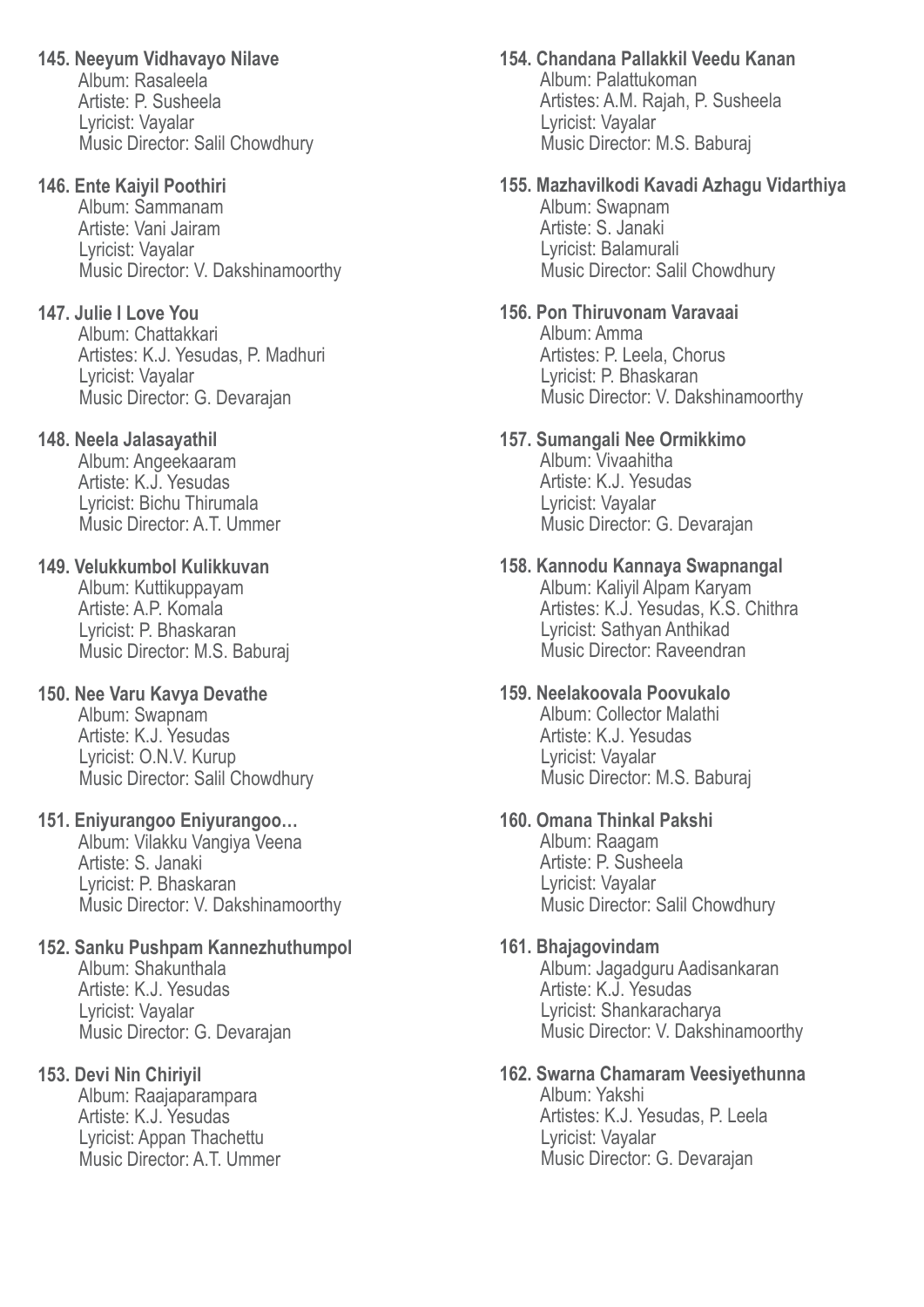**163. Aa Nimishathinte Nirvrithiyil** Album: Chandrakantham Artiste: K.J. Yesudas Lyricist: Sreekumaran Thampi Music Director: M.S. Viswanathan

#### **164. Vaisaka Poojaikku**

 Album: Bheekara Nimishangal Artistes: K.J. Yesudas, S. Janaki Lyricist: Vayalar Music Director: M.S. Baburaj

### **165. Kaadu Karuthe Kaadu**

 Album: Neelapponmaan Artistes: K.J. Yesudas, Chorus Lyricist: Vayalar Music Director: Salil Chowdhury

### **166. Aanathalayolam Vennatharamada**

 Album: Jeevitha Nouka Artistes: K. Bhagavathar, Pushpa Lyricist: Abhayadev Music Director: V. Dakshinamoorthy

## **167. Chakravarthini Ninakku**

 Album: Chembarathi Artiste: K.J. Yesudas Lyricist: Vayalar Music Director: G. Devarajan

#### **168. Velli Chilanka Aninjum Konduoru**

 Album: Kaattuthulasi Artiste: K.J. Yesudas Lyricist: Vayalar Music Director: M.S. Baburaj

## **169. Muralikayoothunna**

 Album: Kamini Artiste: S. Janaki Lyricist: Anwar Suber Music Director: M.S. Baburaj

## **170. Maane Maane**

 Album: Swapnam Artiste: K.J. Yesudas Lyricist: O.N.V. Kurup Music Director: Salil Chowdhury

## **171. Tripurasundari Darsana Lahari**

 Album: Jagadguru Aadisankaran Artiste: K.J. Yesudas Lyricist: P. Bhaskaran Music Director: V. Dakshinamoorthy **172. Indravallari Poochoodi Varum** Album: Gandharva Kshetram

 Artiste: K.J. Yesudas Lyricist: Vayalar Music Director: G.Devarajan

## **173. Vrichika Raathri Than**

 Album: Aabhijathyam Artistes: K.J. Yesudas, P. Susheela Lyricist: P. Bhaskaran Music Director: A.T. Ummer

### **174. Kaalingi Thadathile Radha**

 Album: Bhadradeepam Artiste: S. Janaki Lyricist: Vayalar Music Director: M.S. Baburaj

## **175. Sarike En Sarike**

 Album: Swapnam Artiste: S. Janaki Lyricist: O.N.V. Kurup Music Director: Salil Chowdhury

## **176. Raghuvara Nannu**

 Album: Ente Mohangal Poovaninju Artistes: Dr. M. Balamuralikrishna, K.J. Yesudas, S. Janaki Lyricist: Tyagaraja Music Director: V. Dakshinamoorthy

## **177. Ashtamudi Kayalele**

 Album: Manavatti Artistes: K.J. Yesudas, P. Leela Lyricist: Vayalar Music Director: G. Devarajan

#### **178. Ponpularoli Poo Vithariya**

 Album: Ithiri Poove Chuvannapoove Artistes: K.J. Yesudas, Lathika Lyricist: O.N.V. Kurup, Kavalam Music Director: Raveendran

#### **179. Aayiramayiram Kanyakamar** Album: Inspector Artiste: K.J. Yesudas

 Lyricist: P. Bhaskaran Music Director: M.S. Baburaj

## **180. Poomala Poonkuzhali**

 Album: Neelapponmaan Artiste: S. Janaki Lyricist: Vayalar Music Director: Salil Chowdhury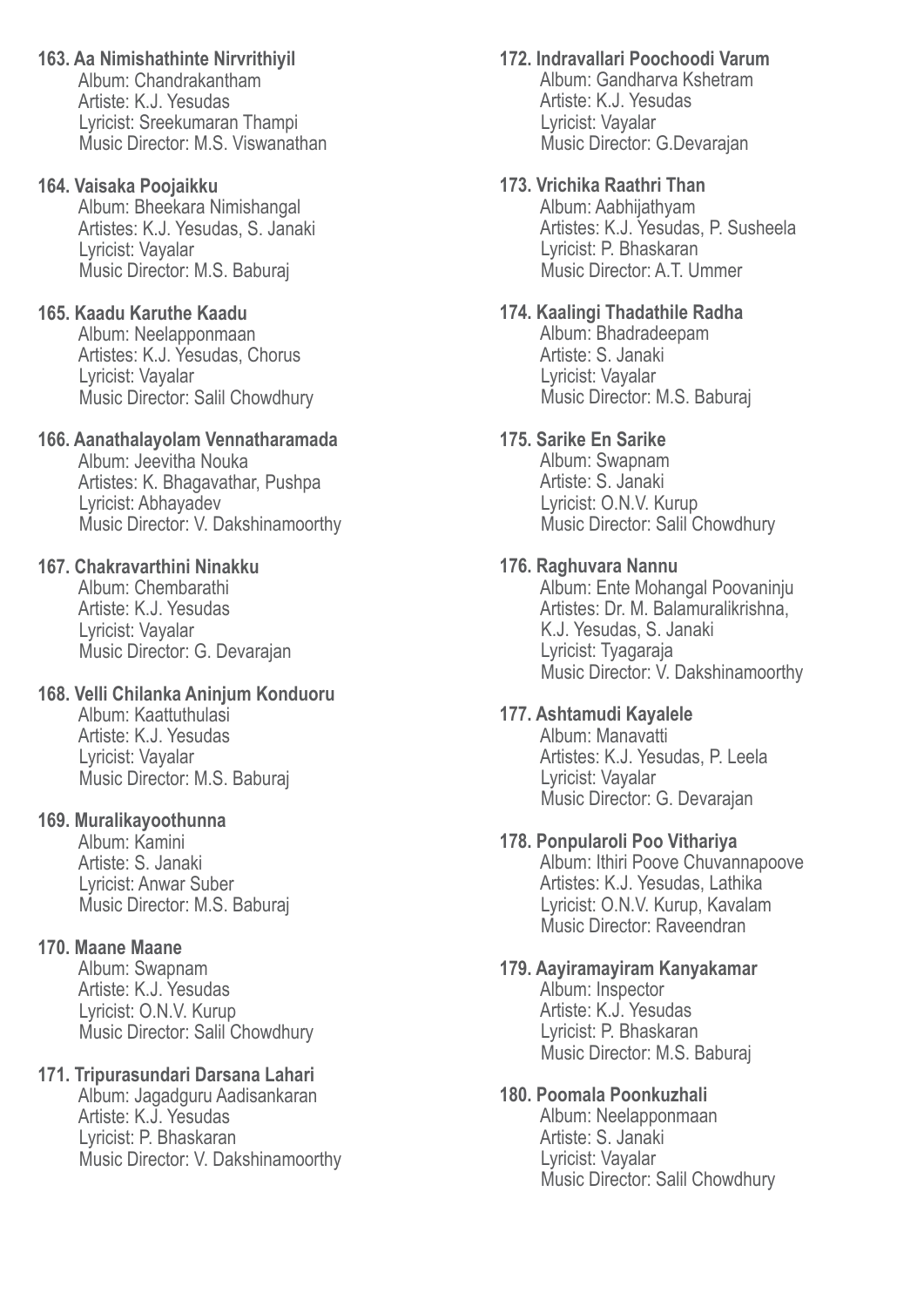**181. Rama Rama** Album: Bhaktha Hanuman Artiste: K.J. Yesudas Lyricist: Sreekumaran Thampi Music Director: V. Dakshinamoorthy

#### **182. Harivarasanam - 1975**

 Album: Swamy Ayyappan Artiste: K.J. Yesudas Lyricist: KambanKudi Srikulathu Iyer Music Director: G. Devarajan

#### **183. Oh Mridule (Happy)**

 Album: Njan Ekananu Artiste: K.J. Yesudas Lyricist: Sathyan Anthikad Music Director: M.G. Radhakrishnan

## **184. Muthumani Palunku Vellam**

 Album: Aromalunni Artiste: K.J. Yesudas Lyricist: Vayalar Music Director: G. Devarajan

### **185. Kaadaru Maasam**

 Album: Ezhu Rathrikal Artiste: K.J. Yesudas Lyricist: Vayalar Music Director: Salil Chowdhury

#### **186. Ayigiri Nandini**

 Album: Sree Devi Darsanam Artiste: K.J. Yesudas Lyricist: Traditional Music Director: G. Devarajan

#### **187. Thalippo Peelippo**

 Album: Sujatha Artiste: K.J. Yesudas Lyricist: Mankombu Gopalakrishnan Music Director: Ravindra Jain

#### **188. Paadarenu Thedi**

 Album: Devadasi Artiste: K.J. Yesudas Lyricist: O.N.V. Kurup Music Director: Salil Chowdhury

#### **189. Saranam Ayyappa**

 Album: Chembarathi Artistes: K.J. Yesudas, Chorus Lyricist: Vayalar Music Director: G. Devarajan

#### **190. Aadyasamagama Lajjayil**

 Album: Ulsavam Artistes: K.J. Yesudas, S. Janaki Lyricist: Poovachal Khader Music Director: A.T. Ummer

#### **191. Guruvayoor Ambala Nadayil**

 Album: Othenante Makan Artiste: K.J. Yesudas Lyricist: Vayalar Music Director: G. Devarajan

#### **192. Aararo Aariraro**

 Album: Aradhana Artistes: K.J. Yesudas, S. Janaki Lyricist: Bichu Thirumala Music Director: K.J.Joy

#### **193. Sabarimalayil**

 Album: Swamy Ayyappan Artiste: K.J. Yesudas Lyricist: Vayalar Music Director: G. Devarajan

#### **194. Manjadi Kunnil**

 Album: Manjil Virinja Pookkal Artistes: K.J. Yesudas, Vani Jairam Lyricist: Bichu Thumala Music Director: Jerry Amaldev

#### **195. Manushyan Mathangale**

 Album: Achanum Baappayum Artiste: K.J. Yesudas Lyricist: Vayalar Music Director: G. Devarajan

#### **196. Rasaleelakku Vaikiyathenthu Nee**

 Album: Aabhijathyam Artistes: K.J. Yesudas, B. Vasantha Lyricist: P. Bhaskaran Music Director: A.T. Ummer

#### **197. Swargaputri Navarathri**

 Album: Nizhalattam Artiste: K.J. Yesudas Lyricist: Vayalar Music Director: G. Devarajan

#### **198. Puzhayorazhakulla Pennu**

 Album: Ente Nandinikutti Artiste: K.J. Yesudas Lyricist: O.N.V. Kurup Music Director: Raveendran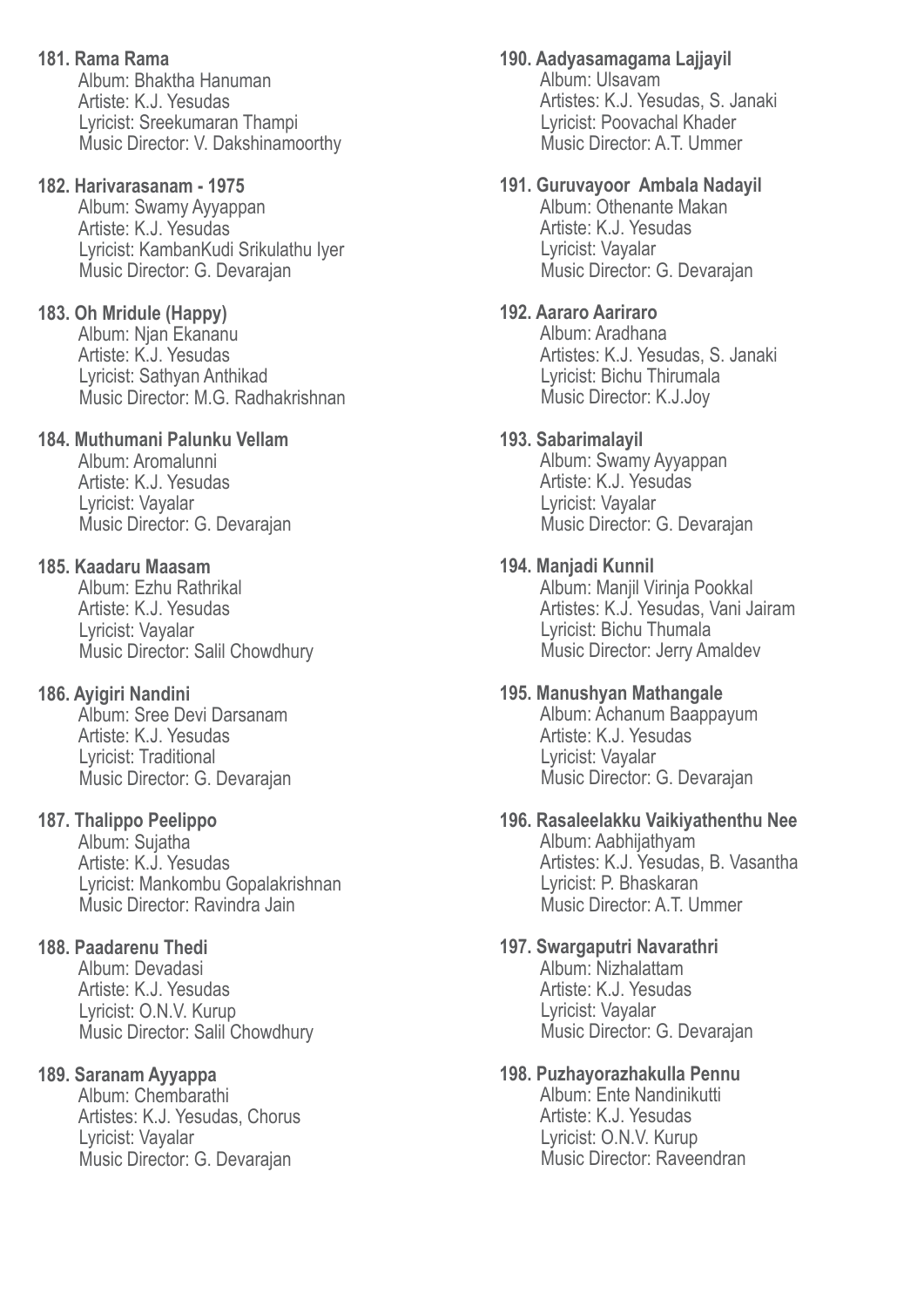**199. Navakabhishekam Kazhinju** Album: Guruvayoor Kesavan Artiste: K.J. Yesudas Lyricist: P. Bhaskaran Music Director: G. Devarajan

## **200. Sandhayamayangum Neram**

 Album: Mayiladum Kunnu Artiste: K.J. Yesudas Lyricist: Vayalar Music Director: G. Devarajan

### **201. Malayala Bhasha Than**

 Album: Prethangalude Thaazhvara Artiste: P. Jayachandran Lyricist: Sreekumaran Thampi Music Director: G. Devarajan

### **202. Raajeevam Vidarum Nin Mizhikal**

 Album: Belt Mathai Artiste: K.J. Yesudas Lyricist: Poovachal Khader Music Director: Raveendran

#### **203. Chethi Mandaram (Revival)**

 Album: Adimakal Artiste: P. Susheela Lyricist: Vayalar Music Director: G. Devarajan

## **204. Laksharchanakandu**

 Album: Ayalathe Sundari Artiste: K.J. Yesudas Lyricist: Mankombu Gopalakrishnan Music Director: Shankar-Ganesh

## **205. Thanka Bhasma Kuriyitta**

 Album: Koottukudumbam Artiste: K.J. Yesudas Lyricist: Vayalar Music Director: G. Devarajan

## **206. Thenum Vayambum**

 Album: Thenum Vayambum Artiste: K.J. Yesudas Lyricist: Bichu Thirumala Music Director: Raveendran

#### **207. Ellarum Pokunnu**

 Album: Anjali Artiste: K.J. Yesudas Lyricist: Sreekumaran Thampi Music Director: G. Devarajan

## **208. Pinnayum Enakkuyil**

 Album: Aalmaram Artistes: K.J. Yesudas, S. Janaki Lyricist: P. Bhaskaran Music Director: A.T. Ummer

### **209. Ambadi Thannil Or Unni**

 Album: Chembarathi Artiste: P. Madhuri Lyricist: Vayalar Music Director: G. Devarajan

### **210. Vaalkkanezhuthi**

 Album: Picnic Artistes: K.J. Yesudas, Vani Jairam Lyricist: Sreekumaran Thampi Music Director: M. K. Arjunan

### **211. Poonthenaruvi**

 Album: Oru Penninte Kadha Artiste: P. Susheela Lyricist: Vayalar Music Director: G. Devarajan

### **212. Nee Nirayu**

 Album: Prema Geethangal Artiste: K.J. Yesudas Lyricist: Devadas Music Director: Johnson

### **213. Urvasi Urvasi**

 Album: Lahari Artiste: P. Madhuri Lyricist: Vayalar Music Director: G. Devarajan

## **214. Kuliraadunnu Manathu**

 Album: Olangal Artiste: K.J. Yesudas Chorus Lyricist: O.N.V. Kurup Music Director: Ilaiyaraaja

### **215. Poovum Prasadavum**

 Album: Thokkukal Kadha Parayunnu Artiste: P. Jayachandran Lyricist: Vayalar Music Director: G. Devarajan

#### **216. Kanmani Penmaniye**

 Album: Karyam Nissaram Artiste: K.J. Yesudas Lyricist: Konniyoor Bhasi Music Director: Kannur Rajan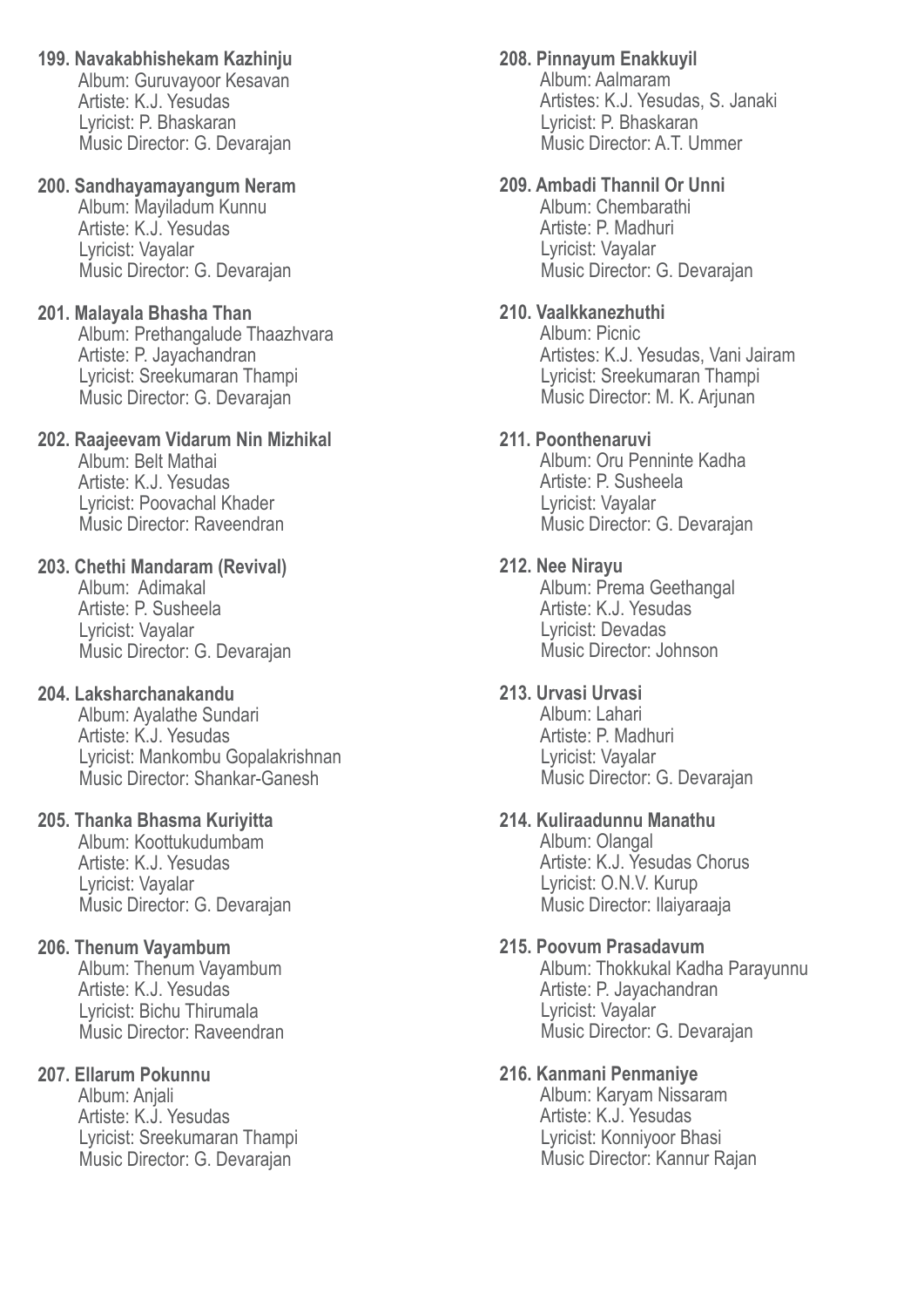### **217. Anganamar Moule**

 Album: Angathattu Artiste: K.J. Yesudas Lyricist: Vayalar Music Director: G. Devarajan

### **218. Pudhu Mulla Poove**

 Album: Aadyathe Anuraagam Artiste: K.J. Yesudas Lyricist: Devadas Music Director: Raveendran

### **219. Premabhikshukee Bhikshukee**

 Album: Punarjanmam Artiste: K.J. Yesudas Lyricist: Vayalar Music Director: G. Devarajan

## **220. Leela Thilakam Chaarthi**

 Album: Prasnam Gurutharam Artistes: K.J. Yesudas, S. Janaki Lyricist: Bichu Thirumala Music Director: Raveendran

## **221. Kanikanum Neram**

 Album: Omanakuttan Artistes: P. Leela, Renuka Lyricist: Poonthanam Music Director: G. Devarajan

### **222. Karayunno Puzha Chirikkunnu**

 Album: Murapennu Artiste: K.J. Yesudas Lyricist: P. Bhaskaran Music Director: B.A. Chidambaranath

## **223. Ezhu Sundara Rathrikal**

 Album: Aswamedam Artiste: P. Susheela Lyricist: Vayalar Music Director: G. Devarajan

## **224. Anuragame**

 Album: Hello Darling Artiste: K.J. Yesudas Lyricist: Vayalar Music Director: M.K. Arjunan

## **225. Sangamam**

 Album: Thriveni Artiste: K.J. Yesudas Lyricist: Vayalar Music Director: G. Devarajan

## **226. Vaakapoo Maram**

 Album: Anubhavam Artiste: K.J. Yesudas Lyricist: Bichu Thirumala Music Director: A.T. Ummer

### **227. Nee Evide Nin Nizhlevide**

 Album: Chithramela Artiste: K.J. Yesudas Lyricist: Sreekumaran Thampi Music Director: G. Devarajan

### **228. Manatharil Ennum**

 Album: Kaliyil Alpam Karyam Artiste: K.J. Yesudas Lyricist: Sathyan Anthikad Music Director: Raveendran

## **229. Chanchalakshi Oho Chanchalakshi**

 Album: Paalaattu Kunjikkannan Artiste: K.J. Yesudas Lyricist: Yusufali Kechery Music Director: G. Devarajan

## **230. Deivam Thanna Veedu**

 Album: Aval Oru Thudarkatha Artiste: K.J. Yesudas Lyricist: Vayalar Music Director: M.S. Viswanathan

### **231. Pravachakanmare**

 Album: Anubhavangal Palichakal Artiste: K.J. Yesudas Lyricist: Vayalar Music Director: G. Devarajan

## **232. Manjubhashini**

 Album: Kodungallooramma Artiste: K.J. Yesudas Lyricist: Vayalar Music Director: K. Raghavan

## **233. Chandrakalabam**

 Album: Kottaram Vilkkanundu Artiste: P. Madhuri Lyricist: Vayalar Music Director: G. Devarajan

#### **234. Kuyilente Maninadham**

 Album: Padmavyooham Artiste: K.J. Yesudas Lyricist: Sreekumaran Thampi Music Director: M.K. Arjunan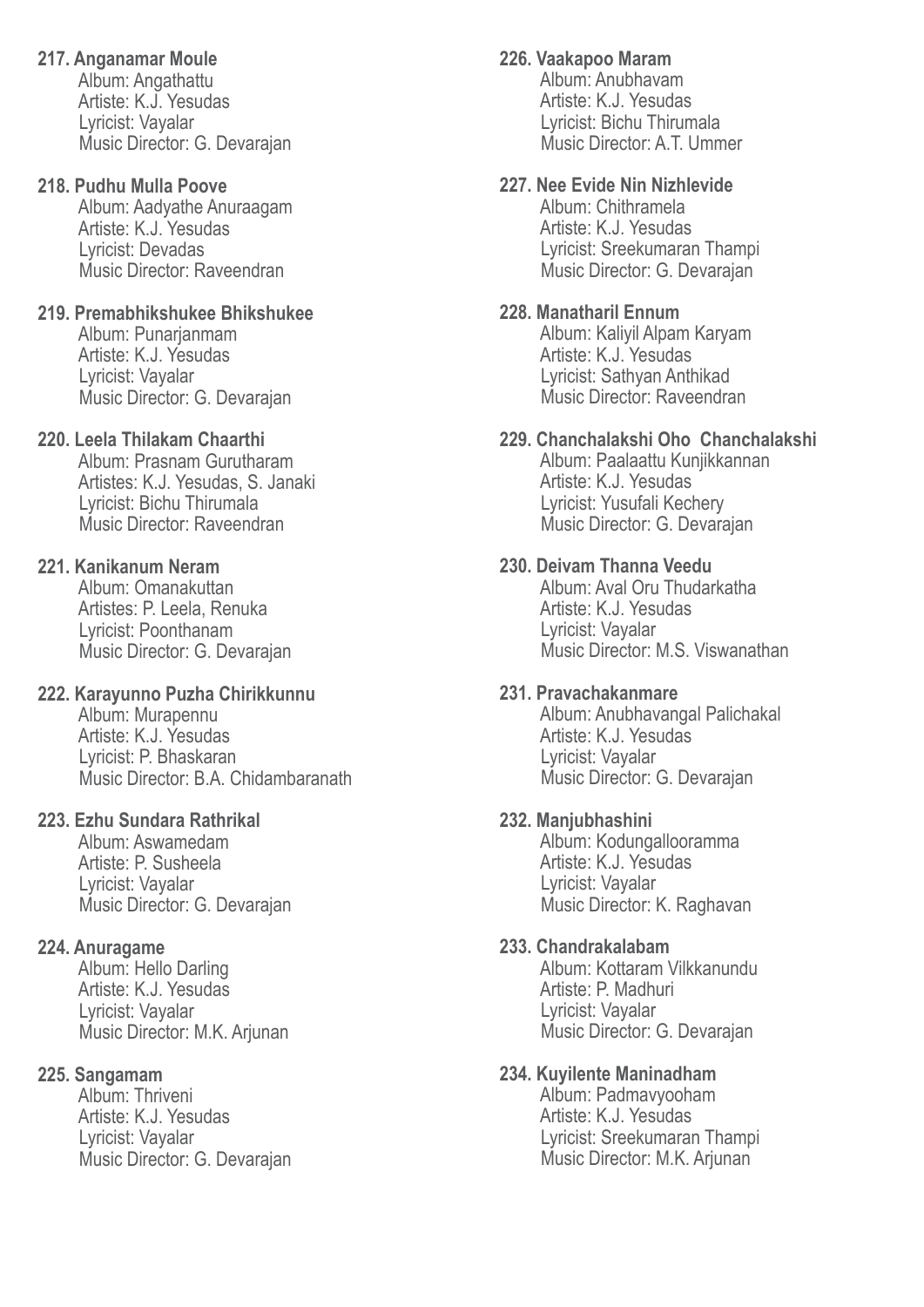## **235. Yuvakkale Yuvathikale**

 Album: Chattakkari Artiste: P. Madhuri Lyricist: Vayalar Music Director: G. Devarajan

## **236. Hrudayam Devalayam**

 Album: Theruvu Geetham Artiste: K.J. Yesudas Lyricist: Bichu Thirumala Music Director: Jaya-Vijaya

## **237. Kallolini**

 Album: Neelakannukal Artiste: P. Jayachandran Lyricist: O.N.V. Kurup Music Director: G. Devarajan

## **238. Nadanpattente**

 Album: Babumon Artiste: K.J. Yesudas Lyricist: Mankombu Gopalakrishnan Music Director: M.S. Viswanathan

## **239. Neelambujangal Vidarnnu**

 Album: Sathyavan Savithri Artiste: K.J. Yesudas Lyricist: Sreekumaran Thampi Music Director: G. Devarajan

## **240. Bhoomiyil Swargam**

Album: Ivanente Priyaputhran Artistes: K.J. Yesudas, P. Susheela Chorus Lyricist: Manakombu Gopalakrishnan Music Director: K.J.Joy

## **241. Eswaran Hinduvalla**

 Album: Postmane Kananilla Artiste: K.J. Yesudas Lyricist: Vayalar Music Director: G. Devarajan

## **242. Mazha Thulli Thulli**

 Album: Saritha Artiste: K.J. Yesudas Lyricist: Sathyan Anthikad Music Director: Shyam

## **243. Ashtamangalya Thalaikayumayi**

 Album: Kanmanikal Artiste: Ms. Padma Lyricist: Vayalar Music Director: G. Devarajan

## **244. Oru Manjuthulliyil**

 Album: Aksharangal Artiste: K.J. Yesudas Lyricist: O.N.V. Kurup Music Director: Shyam

## **245. Swargam Thanirangi Vannatho**

 Album: Vanadevatha Artiste: K.J. Yesudas Lyricist: Yusufali Kechery Music Director: G. Devarajan

## **246. Neelavana Cholayil**

 Album: Premabhishekam Artiste: K.J. Yesudas Lyricist: Poovachal Khader Music Director: Gangai Amaran

## **247. Njan Ninne Premikkunnu**

 Album: Sarasayya Artiste: K.J. Yesudas Lyricist: Vayalar Music Director: G. Devarajan

## **248. Swayamvarathinu**

 Album: Ulsavam Artistes: K.J. Yesudas, S. Janaki Lyricist: Poovachal Khader Music Director: A.T. Ummer

## **249. Jamanthi Pookkal**

 Album: Omana Artiste: K.J. Yesudas Lyricist: Vayalar Music Director: G. Devarajan

## **250. Pottikaranju Kondomane**

 Album: Abhimaanam Artiste: K.J. Yesudas Lyricist: Sreekumaran Thampi Music Director: A.T. Ummer

## **251. Kattu Vannu Kallane Pole**

 Album: Karakanakadal Artiste: P.Susheela Lyricist: Vayalar Music Director: G.Devarajan

## **252. Panineer Mazha Poomazha**

 Album: Bhoomidevi Pushpiniyayi Artiste: K.J. Yesudas Lyricist: Vayalar Music Director: G. Devarajan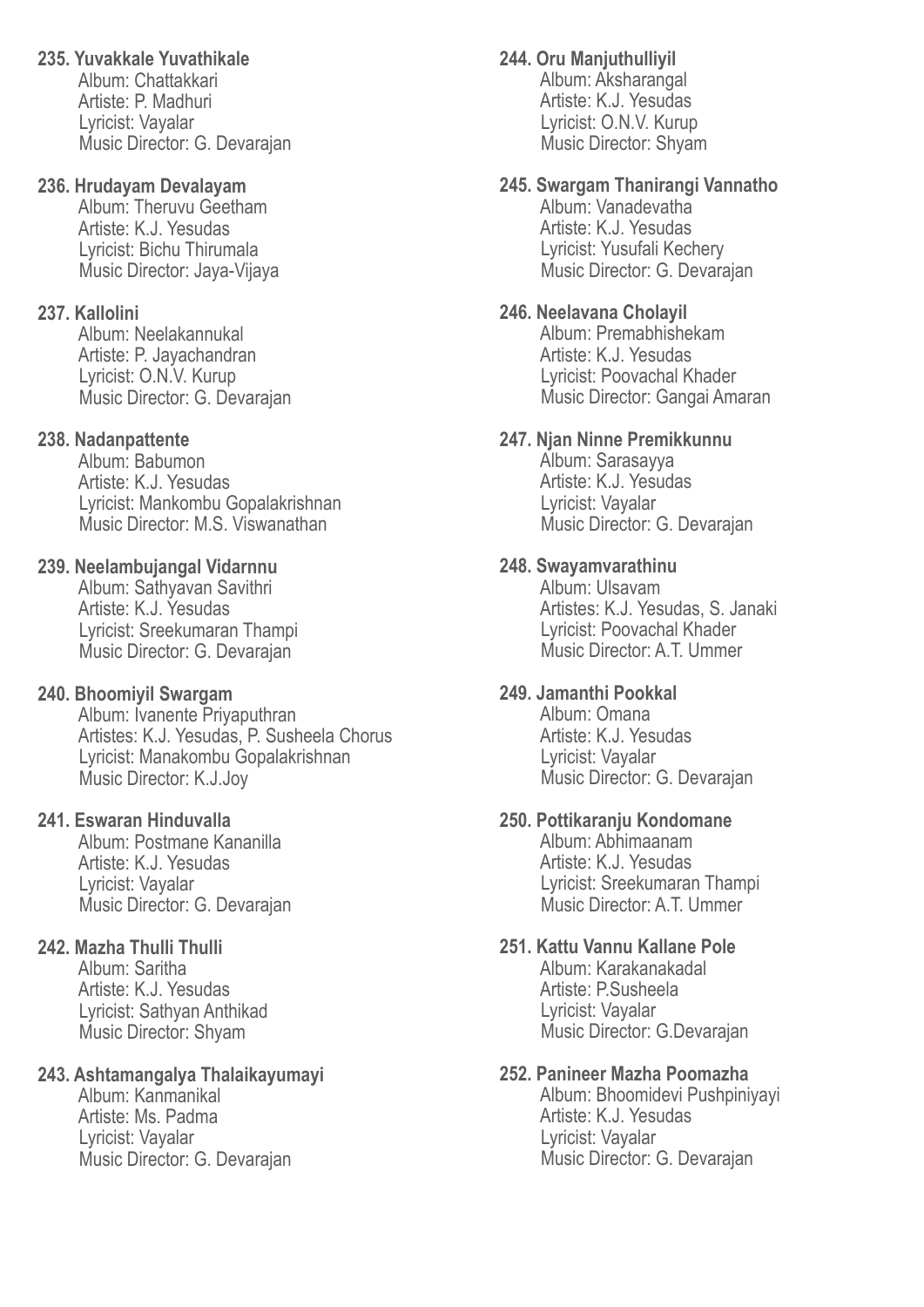### **253. Chalanam Chalanam**

 Album: Vazhve Mayam Artiste: K.J. Yesudas Lyricist: Vayalar Music Director: G. Devarajan

### **254. Shyama Sundara Pushpame**

 Album: Yuddha Kandam Artiste: K.J. Yesudas Lyricist: O.N.V. Kurup Music Director: K. Raghavan

### **255. Premam ... Sthree Purusha**

Album: Agnimrigam Artiste: K.J. Yesudas Lyricist: Vayalar Music Director: G. Devarajan

### **256. Thalirvalayo Thamaravalayo**

 Album: Cheenavala Artiste: K.J. Yesudas Lyricist: Vayalar Music Director: M.K. Arjunan

## **257. Aamalar Poikayil**

 Album: Kalam Marunnu Artistes: K.P.A.C. Sulochana, K.S. George Lyricist: O.N.V. Kurup Music Director: G. Devarajan

## **258. Mizhiyil Meen Pidanju**

 Album: Sandhyakku Virinja Poovu Artiste: K.J. Yesudas Lyricist: O.N.V. Kurup Music Director: Ilaiyaraaja

## **259. Krishnapaksha Kili Chilachu**

 Album: Nakhangal Artistes: K.J. Yesudas, P. Madhuri Lyricist: Vayalar Music Director: G. Devarajan

## **260. Karukaruthoru Pennanu**

 Album: Njavalppazhangal Artiste: K.J. Yesudas Lyricist: Mullanezhi Music Director: Shyam

## **261. Roopavathi Nin**

 Album: Kalachakram Artistes: P. Jayachandran, P. Madhuri Lyricist: Sreekumaran Thampi Music Director: G. Devarajan

## **262. Eswaranorikkal**

 Album: Lanka Dahanam Artiste: K.J. Yesudas Lyricist: Sreekumaran Thampi Music Director: M.S. Viswanathan

### **263. Sundari Nin Thumbu Kettiyettta**

 Album: Shalini Ente Koottukari Artiste: K.J. Yesudas Lyricist: M.D. Rajendran Music Director: G. Devarajan

## **264. Aarorumillatha Thendi**

 Album: Aaradi Manninte Janmi Artiste: K.J. Yesudas Lyricist: P. Bhaskaran Music Director: R.K. Shekhar

### **265. Saraswathiyamam Kazhinju**

 Album: Anavaranam Artiste: K.J. Yesudas Lyricist: Vayalar Music Director: G. Devarajan

#### **266. Oru Nimisham Tharu**

 Album: Sindooram Artiste: K.J. Yesudas Lyricist: Sathyan Anthikad Music Director: A.T. Ummer

## **267. Yavansundari**

 Album: Pearl View Artistes: K.J. Yesudas, B. Vasantha Lyricist: Vayalar Music Director: G. Devarajan

#### **268. Manjil Chekkerum**

 Album: Raktham Artistes: K.J. Yesudas, Vani Jairam Lyricist: R.K.Damodaran Music Director: Johnson

#### **269. Kalpanayaakum Yamun Nadiyude** Album: Doctor Artistes: K.J. Yesudas, P. Susheela Lyricist: P. Bhaskaran Music Director: G. Devarajan

#### **270. Madhura Pratheeksha than**

 Album: Bhaagyamudra Artistes: K.J. Yesudas, S. Janaki Lyricist: P. Bhaskaran Music Director: T.K.Pukazhendi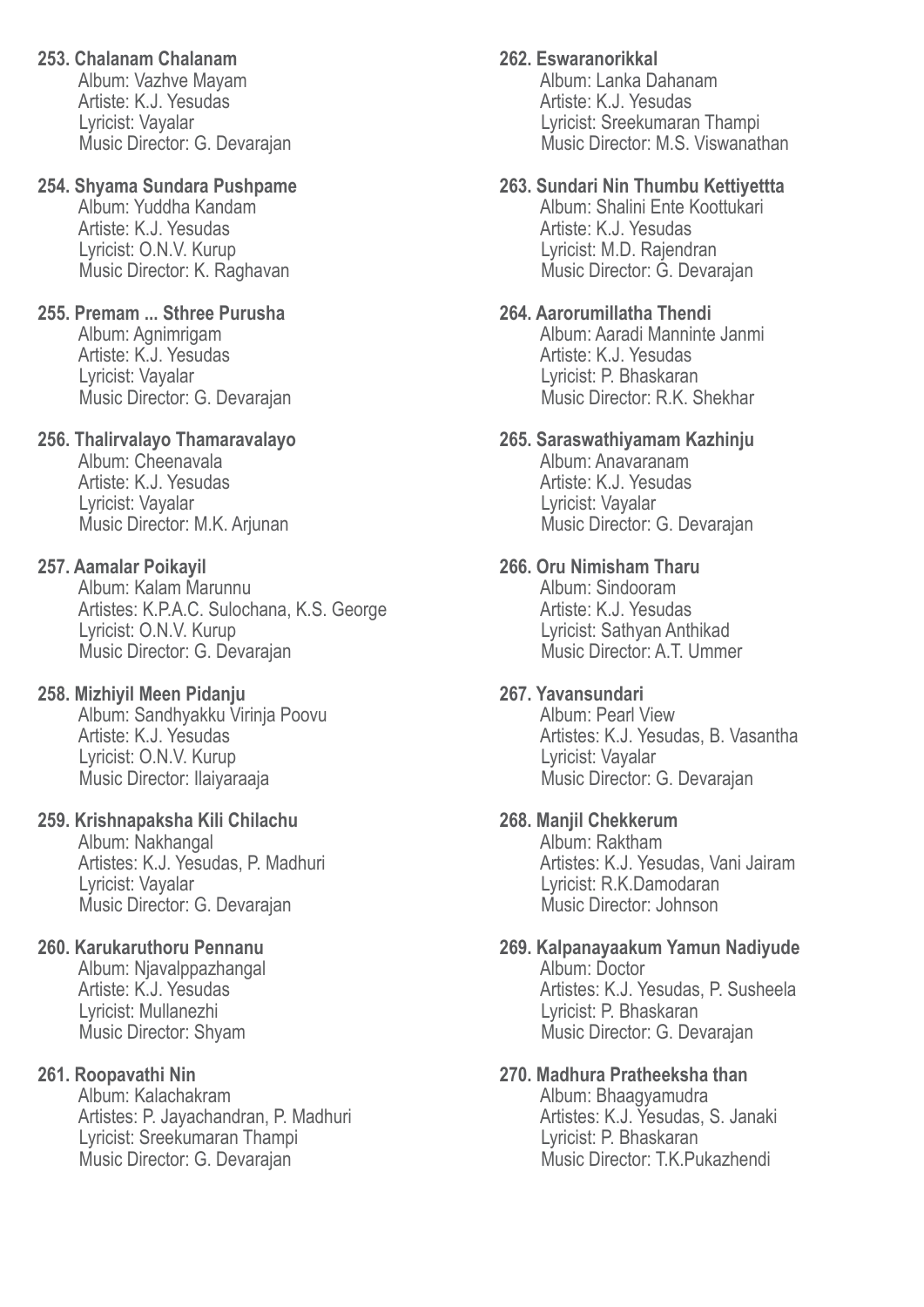## **271. Makaram Poyittum**

 Album: Velutha Kathreena Artistes: P. Jayachandran, P. Susheela Lyricist: Sreekumaran Thampi Music Director: G. Devarajan

## **272. Pandoru Kaattilor Aansimham**

 Album: Sandarbham Artiste: K.J. Yesudas Lyricist: Poovachal Khader Music Director: Johnson

## **273. Nadhabramathin Sagaram**

 Album: Kattukurangu Artiste: K.J. Yesudas Lyricist: P. Bhaskaran Music Director: G. Devarajan

## **274. Samaya Radhangalil Njangal**

 Album: Chiriyo Chiri Artistes: K.J. Yesudas, P. Jayachandran Lyricist: Bichu Thirumala Music Director: Raveendran

## **275. Maanaseshwari**

 Album: Adimakal Artiste: A.M. Rajah Lyricist: Vayalar Music Director: G. Devarajan

## **276. Anuraga Kalariyil Angathinu Vannavale**

 Album: Thacholi Ambu Artiste: K.J. Yesudas Lyricist: Yusufali Kechery Music Director: K. Raghavan

## **277. Ekantha Kamukan Nin Vazhi**

 Album: Daaham Artistes: A.M. Rajah, P. Susheela Lyricist: Vayalar Music Director: G. Devarajan

## **278. Maru Bhoomiyil Vanna**

 Album: Amrithavaahini Artiste: K.J. Yesudas Lyricist: Sreekumaran Thampi Music Director: A.T. Ummer

## **279. Hridayeswari Nin**

 Album: Panchaamritham Artiste: P. Jayachandran Lyricist: Sreekumaran Thampi Music Director: G. Devarajan

## **280. Razoole Nin Kanivaale**

 Album: Sanchaari Artiste: K.J. Yesudas Lyricist: Yusufali Kechery Music Director: K.J. Yesudas

## **281. Arayilotta Mundudutha Penne**

 Album: Oru Sundariyude Kadha Artiste: K.J. Yesudas Lyricist: Vayalar Music Director: G. Devarajan

## **282. Ente Janmam Nee Eduthu**

 Album: Itha Oru Dhikkari Artistes: K.J. Yesudas, S. Janaki Lyricist: Poovachal Khader Music Director: A.T. Ummer

## **283. Kaattu Vannu Ninte Kamukan**

 Album: Paadasaram Artiste: P. Jayachandran Lyricist: G. K. Pallath Music Director: G. Devarajan

## **284. Kalyana Pattum Chutti**

 Album: Sathyameva Jayathe Artiste: K.J. Yesudas Lyricist: Kaithapram Music Director: M. Jayachandran

## **285. Pallanayarin Theerathil**

 Album: Ningalenne Communistakki Artistes: P. Susheela, M.G. Radhakrishnan Lyricist: Vayalar Music Director: G. Devarajan

## **286. Chandra Palunku Manimala**

 Album: Kanyakumari Artistes: K.J. Yesudas, S. Janaki Lyricist: Vayalar Music Director: M.B. Sreenivasan

## **287. Udayagiri Kottayile**

 Album: Aromalunni Artiste: P. Susheela Lyricist: Vayalar Music Director: G. Devarajan

## **288. Shararandhal**

 Album: Kayalum Kayarum Artiste: K.J. Yesudas Lyricist: Poovachal Khader Music Director: K.V. Mahadevan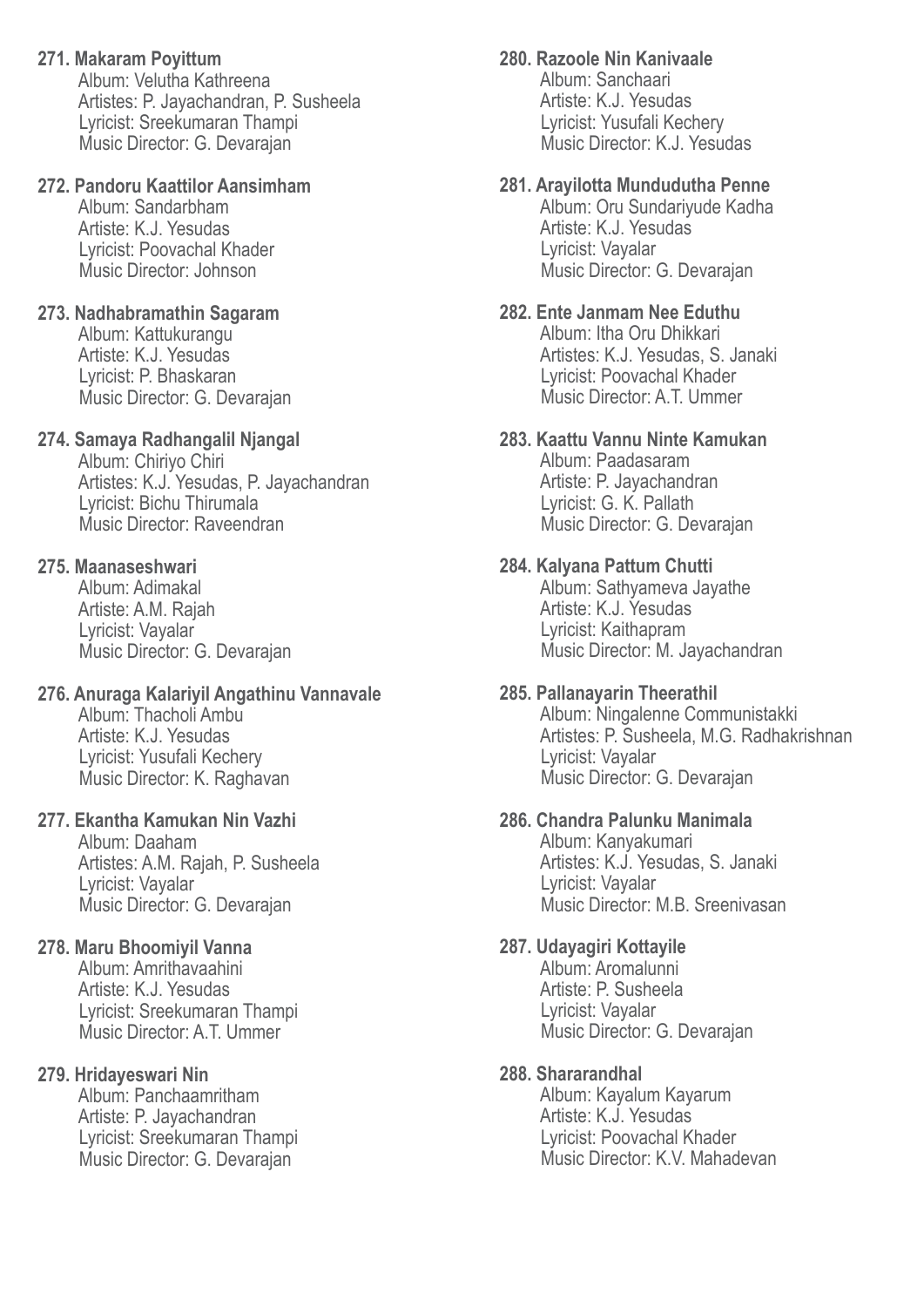## **289. Ezhara Ponnana**

 Album: Akkarappacha Artiste: P. Madhuri Lyricist: Vayalar Music Director: G. Devarajan

### **290. Eniyente Omalinayoru Geetham**

 Album: Oru Varsham Oru Maasam Artiste: K.J. Yesudas Lyricist: Poovachal Khader Music Director: Raveendran

### **291. Madam Potti Chirikkunna**

 Album: Chithramela Artistes: K.J. Yesudas, S. Janaki Lyricist: Sreekumaran Thampi Music Director: G. Devarajan

### **292. Manasse Manasse**

 Album: Sooryan Artiste: K.J. Yesudas Lyricist: Gireesh Puthencherry Music Director: Ilaiyaraaja

### **293. Kattadichu Kodum**

 Album: Thulabharam Artiste: K.J. Yesudas Lyricist: Vayalar Music Director: G. Devarajan

## **294. Trisanku Swargathe**

 Album: Themmadi Velappan Artiste: K.J. Yesudas Lyricist: Mankombu Gopalakrishnan Music Director: M.S. Viswanathan

## **295. Priya Sakhi Ganga**

 Album: Kumarasambhavam Artiste: P. Madhuri Lyricist: O.N.V. Kurup Music Director: G. Devarajan

## **296. Chembaka Pushpa**

 Album: Yavanika Artiste: K.J. Yesudas Lyricist: O.N.V. Kurup Music Director: M. B. Sreenivasan

## **297. Ganga Yamuna**

Album: Hotel High Range Artiste: Kamukara Purushothaman Lyricist: Vayalar Music Director: G. Devarajan

### **298. Noothana Gaanathin**

 Album: Aalmaram Artistes: K.J. Yesudas, B. Vasantha Lyricist: P. Bhaskaran Music Director: A.T. Ummer

### **299. Vennayo Vennilavuranjatho**

 Album: Itha Itha Ivide Vare Artiste: K.J. Yesudas Lyricist: Yusufali Kechery Music Director: G. Devarajan

#### **300. Krishna Thulasi**

 Album: Ulkadal Artiste: K.J. Yesudas Lyricist: O.N.V. Kurup Music Director: M.B. Sreenivasan

#### **301. Vaikkathappanum Sivarathri**

 Album: Mazhakkaaru Artistes: M.G. Radhakrishnan, Chorus Lyricist: Vayalar Music Director: G. Devarajan

### **302. Amme Amme**

 Album: Divyadarshanam Artiste: K.J. Yesudas Lyricist: Sreekumaran Thampi Music Director: M.S. Viswanathan

### **303. Paalazhi Kadavil**

 Album: Kadalamma Artistes: A.M. Rajah, P. Susheela Lyricist: Vayalar Music Director: G. Devarajan

## **304. Kili Chilachu Kilukile**

 Album: Samasya Artiste: K.J. Yesudas Lyricist: O.N.V. Kurup Music Director: K.P. Udayabhanu

#### **305. Amme Amme Amme**

 Album: Odayil Ninnu Artiste: Renuka Lyricist: Vayalar Music Director: G. Devarajan

#### **306. Manassu Manassinte Kaathil**

 Album: Chottanikkara Amma Artistes: K.J. Yesudas, P. Susheela Lyricist: Bharanikavu Sivakumar Music Director: R.K. Shekhar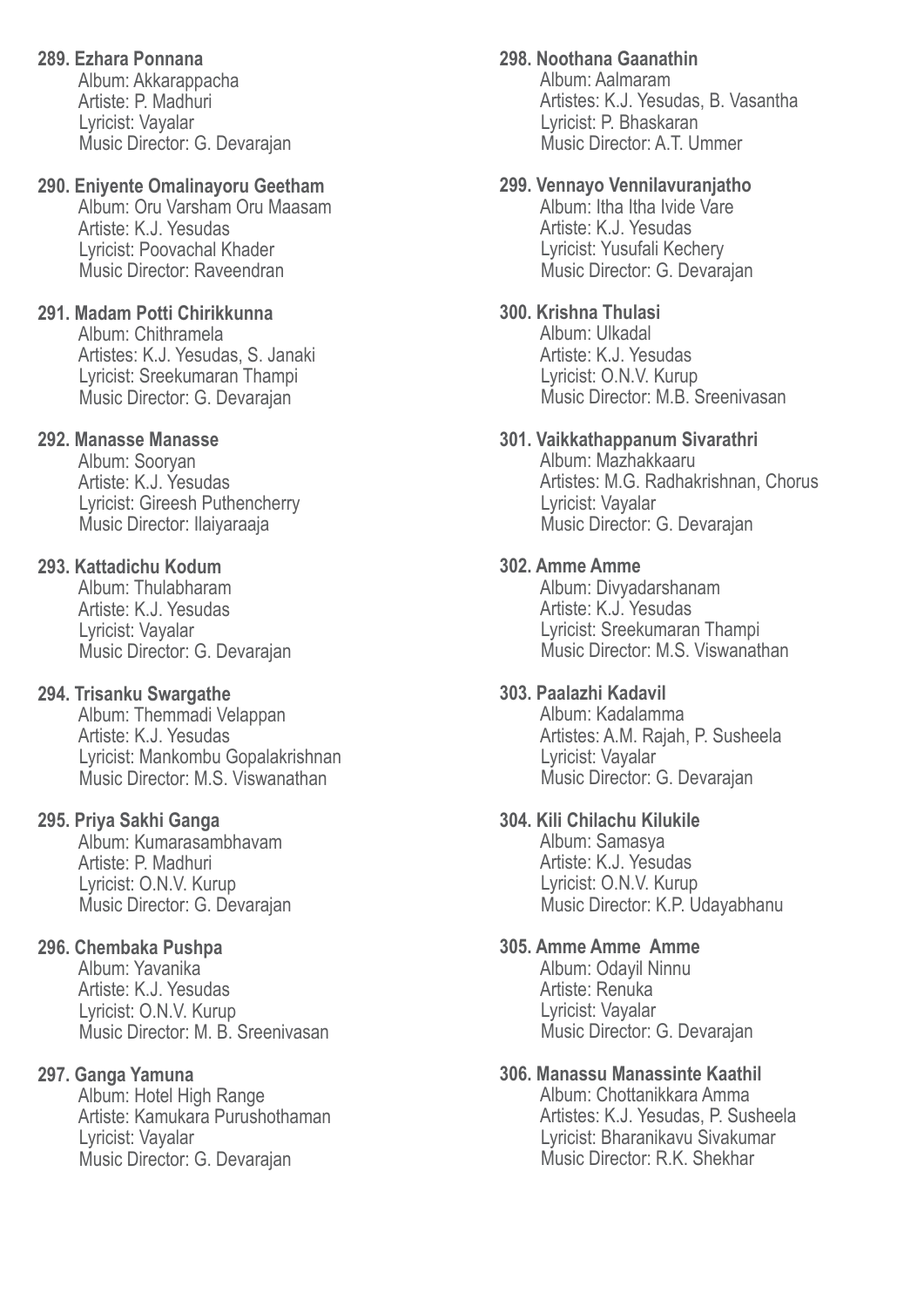## **307. Kamasasthram Ezhithiya**

 Album: Punarjanmam Artiste: P. Jayachandran Lyricist: Vayalar Music Director: G. Devarajan

### **308. Swapnam Kanum**

 Album: Kamam Krodham Moham Artistes: K.J. Yesudas, Sujatha Lyricist: Bharanikkavu Sivakumar Music Director: Shyam

## **309. Vandi Pukavandi**

 Album: Doctor Artiste: H. Mehaboob Lyricist: P. Bhaskaran Music Director: G. Devarajan

## **310. Vinninte Virimaril**

 Album: Ashtapadi Artiste: K.J. Yesudas Lyricist: P.Bhaskaran Music Director: Vidyadharan

## **311. Eniyum Vasantham Padunnu**

 Album: Ente Nandinikutti Artistes: K.J. Yesudas, Sujatha Lyricist: O.N.V. Kurup Music Director: Raveendran

## **312. Sharatkala Megham**

 Album: Dhruva Sangamam Artiste: K.J. Yesudas Lyricist: Sathyan Anthikad Music Director: Raveendran

## **313. Ninne Punaran Neettiya**

 Album: Saraswathi Yaamam Artiste: K.J. Yesudas Lyricist: Vellanadu Narayanan Music Director: A.T. Ummer

## **314. Ente Maanasa Gangayil**

 Album: Abhimanyu Artiste: K.J. Yesudas Lyricist: Sathyan Anthikad Music Director: A.T. Ummer

## **315. Ee Vazhiyum Ee Marathanalum**

 Album: Aaranyakaandam Artiste: K.J. Yesudas Lyricist: P. Bhaskaran Music Director: A.T. Ummer

## **316. Nala Damayandhi Kadhayile**

 Album: Rowdy Ramu Artiste: K.J. Yesudas Lyricist: Bichu Thirumala Music Director: Shyam

## **317. Alakalile Paralmeen Pole**

 Album: Athiraathram Artiste: K.J. Yesudas Lyricist: Kavalam Narayana Panicker Music Director: M.S. Viswanathan

### **318. Sruthiyil Ninnuyarum**

 Album: Thrishna Artiste: K.J. Yesudas Lyricist: Bichu Thirumala Music Director: Shyam

## **319. Nalikerathinte Nattilenikkoru**

 Album: Thurakkatha Vathil Artiste: K.J. Yesudas Lyricist: P. Bhaskaran Music Director: K. Raghavan

## **320. Allimalar Kavile**

 Album: Kannappanunni Artiste: K.J. Yesudas Lyricist: P. Bhaskaran Music Director: K. Raghavan

## **321. Souramayookham Swarnam Poosiya**

 Album: Anubhavam Artistes: K.J. Yesudas, S. Janaki, Baby Anita Lyricist: Bichu Thirumala Music Director: A.T. Ummer

## **322. Aashadam**

 Album: Sathyavan Savithri Artiste: K.J. Yesudas Lyricist: Sreekumaran Thampi Music Director: G. Devarajan

## **323. Manikya Kallulla Thirunagame**

 Album: Veliyattam Artiste: K.J. Yesudas Lyricist: Poovachal Khader Music Director: M.K. Arjunan

## **324. Swargamenna Kananathil**

 Album: Chandrakantham Artiste: K.J. Yesudas Lyricist: Sreekumaran Thampi Music Director: M.S. Viswanathan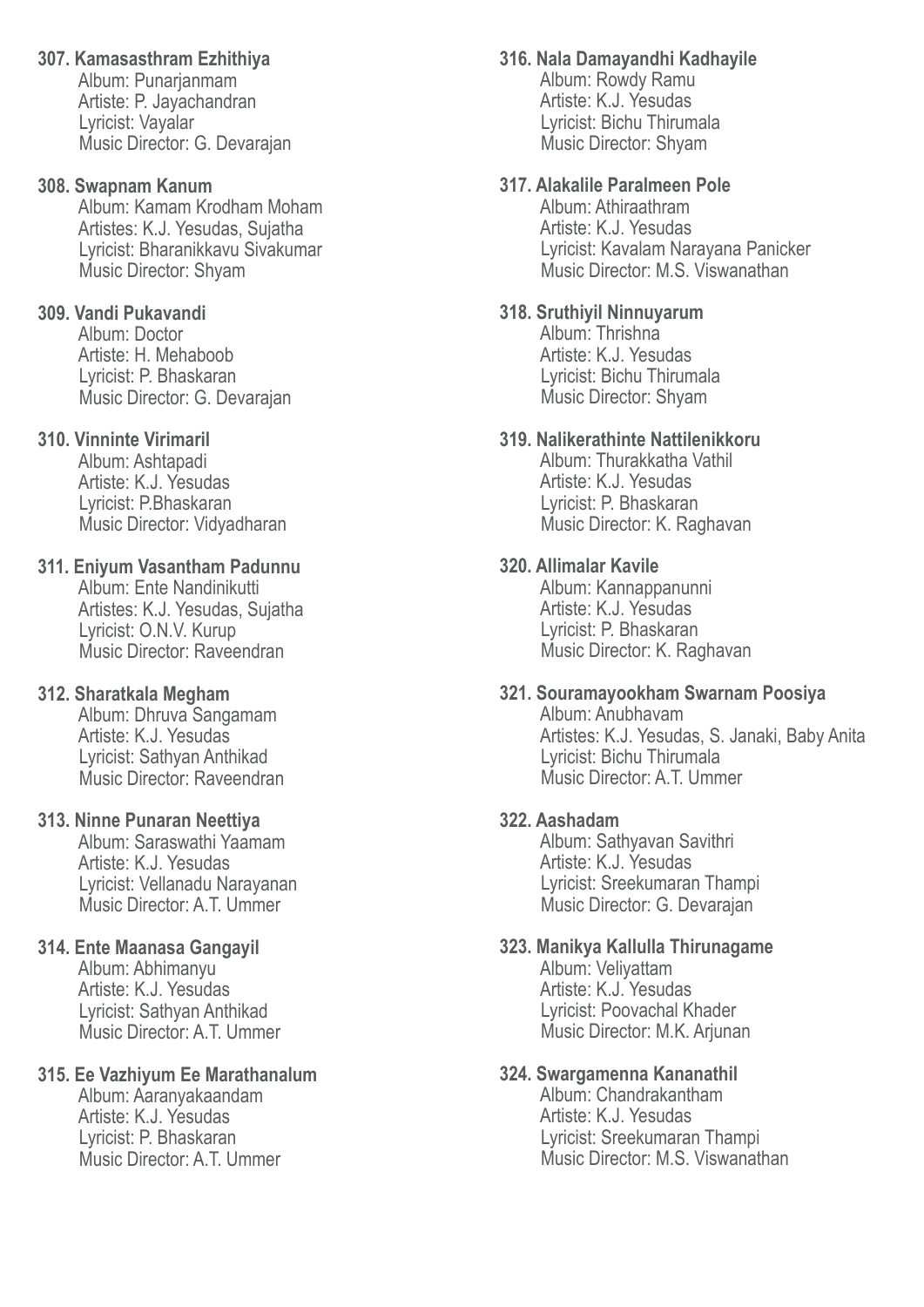**325. Kummiyadikkuvin Kootukare**

 Album: Ithu Njangalude Katha Artiste: K.J. Yesudas Lyricist: P. Bhaskaran Music Director: Johnson

# **326. En Manasam Ennum Ninte**

 Album: Jeevitham Artistes: K.J. Yesudas, Vani Jairam Lyricist: Poovachal Khader Music Director: Gangai Amaran

## **327. Raaganuraaga Hrudayangal**

 Album: Thadaakam Artistes: K.J. Yesudas, S. Janaki Lyricist: Poovachal Khader Music Director: A.T. Ummer

## **328. Ragam Mulachunarnnu**

 Album: Aaru Manikkoor Artistes: K.J. Yesudas, S. Janaki Lyricist: Mankombu Gopalakrishnan Music Director: Ilaiyaraaja

## **329. Chingavana Thazhathe**

 Album: Nirakudam Artistes: K.J. Yesudas, L.R. Anjali Lyricist: Bichu Thirumala Music Director: Jaya-Vijaya

## **330. Chandrakala Manathu**

 Album: Picnic Artiste: K.J. Yesudas Lyricist: Sreekumaran Thampi Music Director: M.K. Arjunan

## **331. Kunkuma Poovakul Poothu**

 Album: Kayamkulam Kochunni Artistes: K.J. Yesudas, S. Janaki Lyricist: P. Bhaskaran Music Director: B.A. Chidambaranath

# **332. Anuvadhamillathe Akathu Vannu**

 Album: Puzha Artiste: K.J. Yesudas Lyricist: P. Bhaskaran Music Director: M.K. Arjunan

# **333. Raagam Anuragam**

 Album: Aadyathe Anuraagam Artistes: K.J. Yesudas, Sujatha Lyricist: Devadas Music Director: Raveendran

# **334. Ee Nimisham Pakurunnitha**

 Album: Kanthavalayam Artistes: K.J. Yesudas, Vani Jairam Lyricist: Ettumannoor Somadasan Music Director: Shyam

## **335. Kalivilakkin Munnil**

 Album: Tourist Bunglow Artiste: K.J. Yesudas Lyricist: O.N.V. Kurup Music Director: M.K. Arjunan

## **336. Sarathkaala Sandhya**

 Album: Engane Nee Marakkum Artiste: K.J. Yesudas Lyricist: Chunakkara Ramankutty Music Director: Shyam

## **337. Theeyattam Dhamanikalil**

 Album: Thrishna Artistes: K.J. Yesudas, S. Janaki Lyricist: Bichu Thirumala Music Director: Shyam

#### **338. Pushpathalpathil Nee Veenurangi** Album: Abhinandanam Artistes: K.J. Yesudas, Lathika Lyricist: Sreekumaran Thampi

Music Director: Kannur Rajan

### **339. Pournami Chandrika Thottu Vilichu** Album: Rest House Artiste: K.J. Yesudas Lyricist: Sreekumaran Thampi Music Director: M.K. Arjunan

### **340. Varnavum Neeye Vasanthavum Neeye** Album: Aparaajitha Artistes: K.J. Yesudas, S. Janaki Lyricist: Sreekumaran Thampi Music Director: A.T. Ummer

#### **341. Aayiram Vallithan Thirunadayil** Album: Asheervadham Artiste: K.J. Yesudas Lyricist: Bharanikkavu Sivakumar Music Director: M.K. Arjunan

# **342. Madhuram Thirumadhuram**

 Album: Love Letter Artistes: K.J. Yesudas, B. Vasantha Lyricist: Bharanikavu Sivakumar Music Director: K.J.Joy